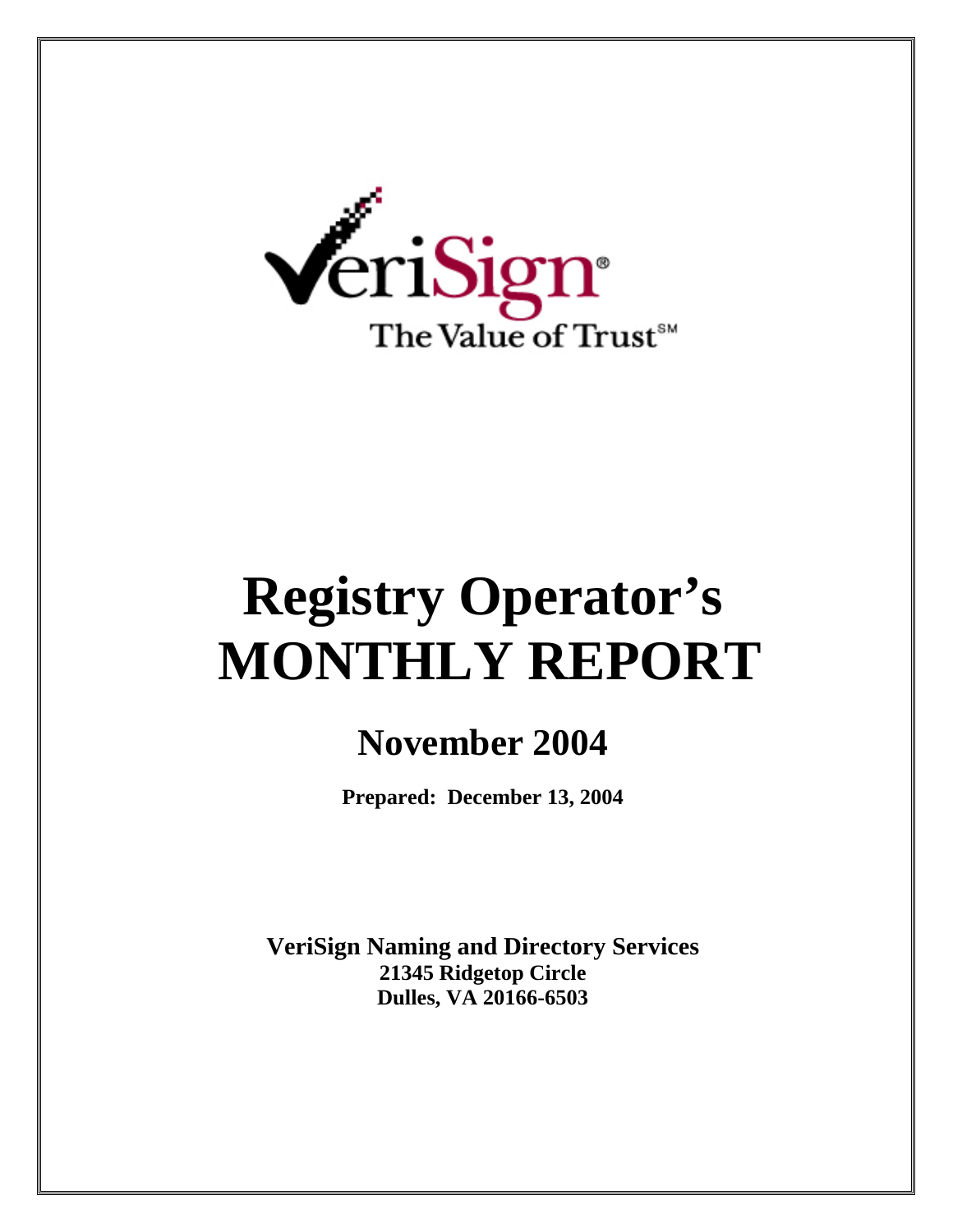#### **VeriSign Registry Monthly Report November 2004**

As required by the ICANN/VeriSign Registry Agreements (Section 8 for .com; Section 3.15 for .net), this report provides an overview of VeriSign Registry activity through the end of the reporting month. The information is primarily presented in table and chart format with text explanations as deemed necessary. The information is provided in the order as listed in *Appendix T* of the Registry Agreements. Pursuant to the agreements, "...items 5 - 12 shall be kept confidential by ICANN until three months after the end of the month to which the report relates.".

Information is organized as follows:

| 1.  |                                                                                     |  |
|-----|-------------------------------------------------------------------------------------|--|
|     |                                                                                     |  |
| 2.  |                                                                                     |  |
|     | Table 2 - Service Level Agreement Performance - November 2004 3                     |  |
| 3.  |                                                                                     |  |
|     |                                                                                     |  |
| 4.  |                                                                                     |  |
|     |                                                                                     |  |
| 5.  |                                                                                     |  |
| 6.  |                                                                                     |  |
| 7.  |                                                                                     |  |
| 8.  |                                                                                     |  |
|     |                                                                                     |  |
| 9.  |                                                                                     |  |
|     | Table 6 - Total Monthly Domain Name Transaction Trend by Category (millions)6       |  |
|     | Table 7-Total Monthly Name Server Transactions by Category (millions)               |  |
| 10. |                                                                                     |  |
|     | Table 9 – Total Monthly Name Server Write Transactions by Subcategory (millions  8) |  |
| 11. |                                                                                     |  |
|     |                                                                                     |  |
| 12. |                                                                                     |  |
| 13. |                                                                                     |  |
| 14. |                                                                                     |  |
| 15. |                                                                                     |  |
| 16. |                                                                                     |  |
|     |                                                                                     |  |
|     |                                                                                     |  |
|     |                                                                                     |  |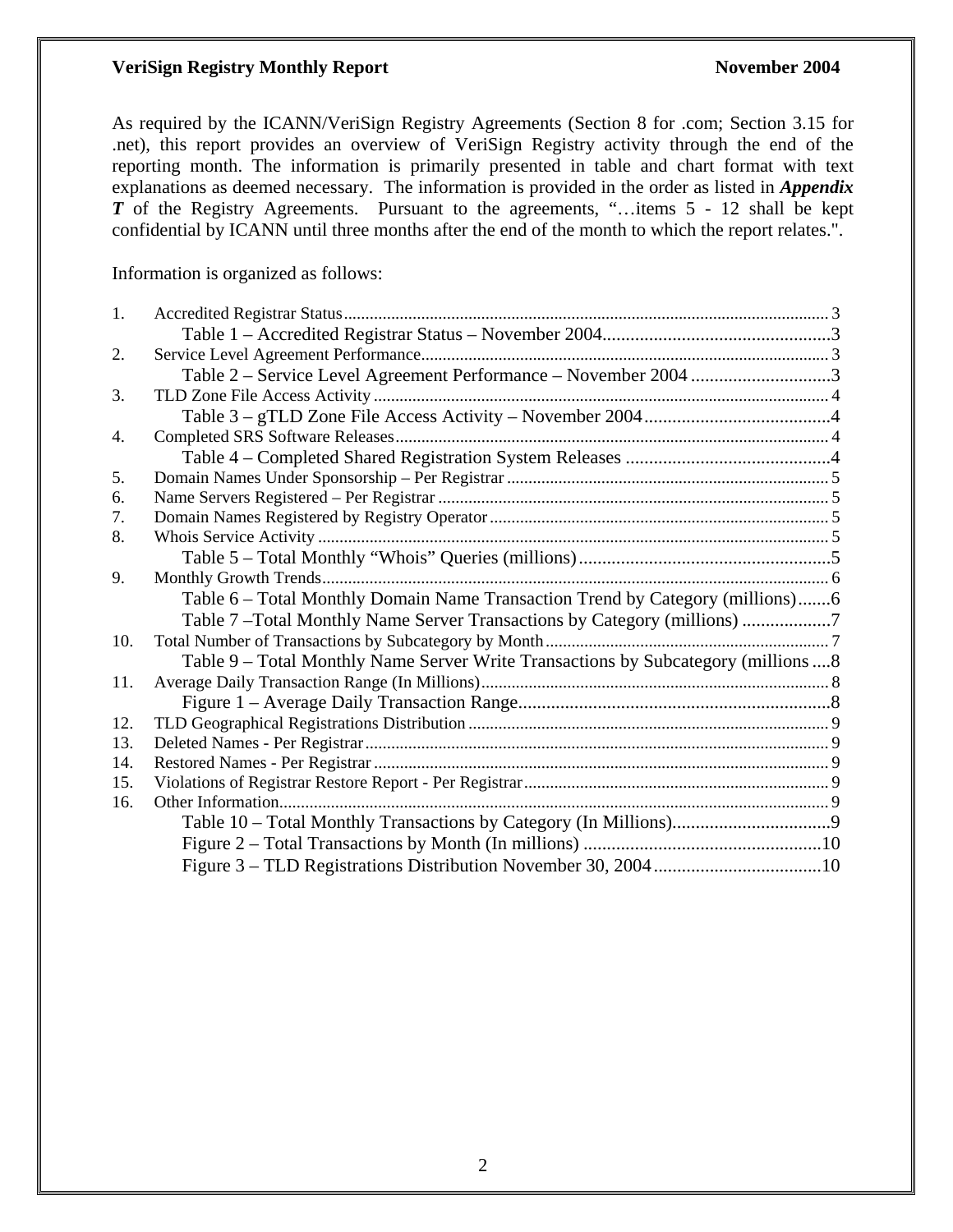# **1. Accredited Registrar Status**

**Table 1** displays the current number and status of the ICANN accredited registrars. The registrars are grouped into three categories:

- 1. **Operational Registrars:** Those who have authorized access into the Shared Registration System (SRS) for processing domain name registrations.
- 2. **Registrars In The Ramp-Up Period:** Those who have received a password to access the Registry operational test and evaluation (OT&E) environment. The OT&E environment is provided to allow registrars to develop and test their systems with the SRS.
- 3. **Registrars In The Pre-Ramp-Up Period:** Those who have been sent a welcome letter from the VeriSign Registry but have not yet executed the Registry Confidentiality Agreement and/or have not yet submitted a completed Registrar Information Sheet. In most cases registrars are sent welcome letters via overnight express mail on the same day accreditation notification is received from ICANN.

| <b>Status</b>                    | # of Registrars<br><b>Current</b> |
|----------------------------------|-----------------------------------|
| <b>Operational Registrars</b>    | 249                               |
| Registrars In Ramp-Up Period     | 63                                |
| Registrars In Pre-Ramp-Up Period | 80                                |
| <b>Total</b>                     | 392                               |

### **Table 1 – Accredited Registrar Status – November 2004**

# **2. Service Level Agreement Performance**

**Table 2** compares Service Level Agreement (SLA) Requirements with Actual Performance for the reporting month. As required by the ICANN/VeriSign Registry Agreements (Section 21 for .com; Section 3.3 for .net), the VeriSign Registry is committed to provide service levels as specified in Appendix D of the agreements and to comply with the requirements of the SLA in Appendix E of the agreements. The SLA is incorporated into the VeriSign Registry Registrar Agreement that is executed with all operational registrars. **Note:** *The SLA permits two 12-hour windows per year to perform major upgrades.* 

#### **Table 2 – Service Level Agreement Performance – November 2004**

| <b>Metric</b>        | <b>SLA Requirement</b> | <b>Actual Performance</b> |
|----------------------|------------------------|---------------------------|
| Total outage         | 8 hours                | 0 hours 00 minutes        |
| Unplanned outage     | 4 hours                | 0 hours 00 minutes        |
| Check domain average | 3 seconds              | .00 seconds               |
| Add domain average   | 5 seconds              | .01 seconds               |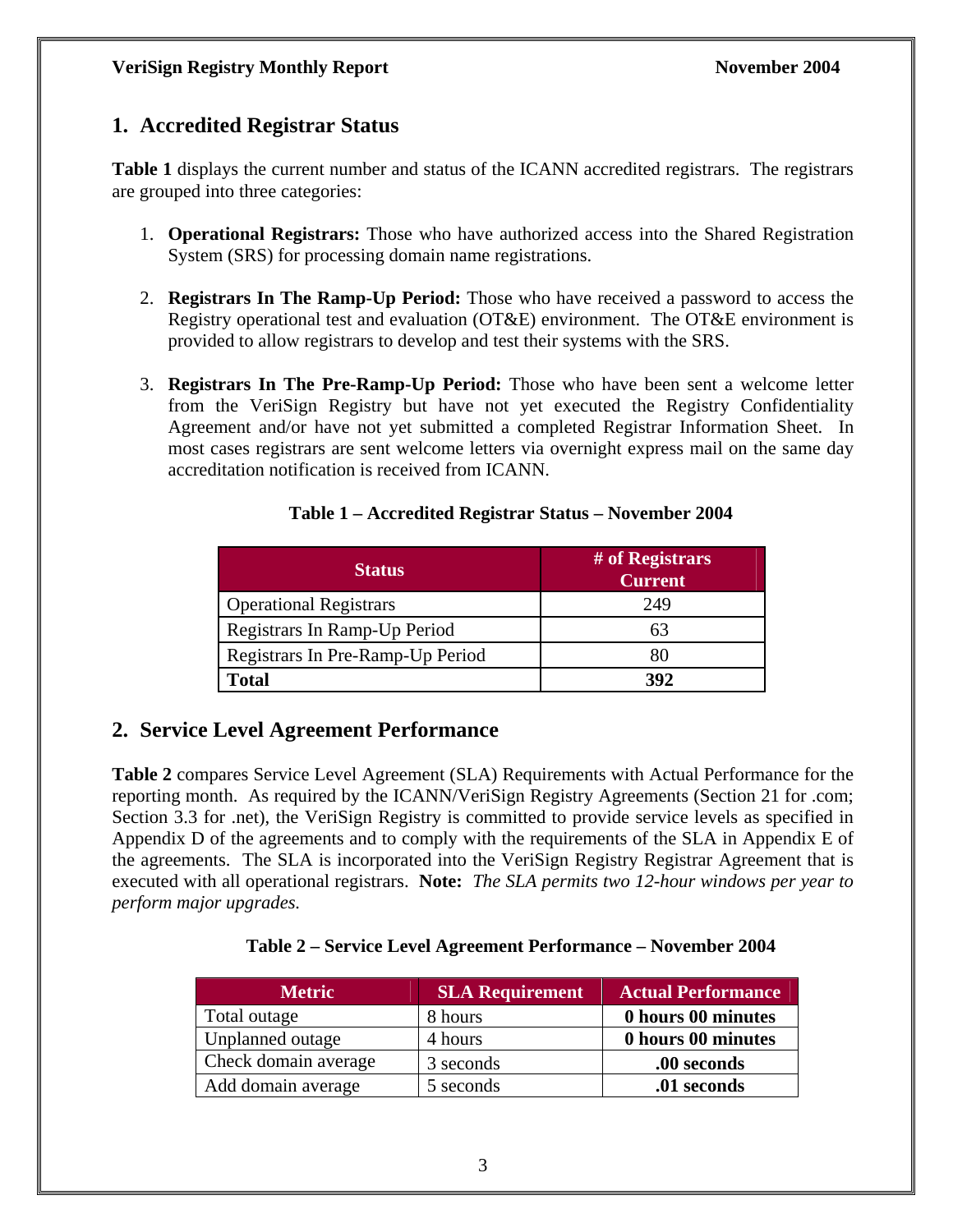# **3. TLD Zone File Access Activity**

**Table 3** summarizes the zone file access activity for the current reporting month. As required by the ICANN/VeriSign Registry Agreements (Section 21 for .com; Section 3.9 for .net), the VeriSign Registry provides third parties bulk access to the zone files for the .com and .net TLDs.

### **Table 3 – gTLD Zone File Access Activity – November 2004**

| Zone file access passwords previous month               | -1.153 |
|---------------------------------------------------------|--------|
| New zone file access passwords                          |        |
| Total zone file access approvals end of reporting month | 1.170  |

# **4. Completed SRS Software Releases**

**Table 4** shows significant releases that have occurred since January 2002, as well as other relevant information. The VeriSign Registry Shared Registration System (SRS) is continually being improved to better meet the needs of accredited registrars.

| <b>Release Name</b>          | <b>Features</b>                                                                                                                                                                                                        | <b>Target Date</b> | <b>Complete</b><br><b>Date</b> |
|------------------------------|------------------------------------------------------------------------------------------------------------------------------------------------------------------------------------------------------------------------|--------------------|--------------------------------|
| <b>Core Release</b><br>5.1   | Add ability to Restore a domain;<br>Sync expiration dates; addition of 3<br>new statuses – redemption period,<br>pending restore, and pending<br>delete; modifications to the<br>CSR/Registrar tools and Whois.        | 25 Jan 2003        | 25 Jan 2003                    |
| <b>Core Release</b><br>5.2   | IDN TC/SC variant blocking, RGP<br>monthly reports, .org name server<br>registrations, miscellaneous bug<br>fixes.                                                                                                     | 26 April 2003      | 26 April 2003                  |
| <b>Core Release</b><br>5.2.1 | Chinese IDN variants                                                                                                                                                                                                   | 17 May 2003        | 17 May 2003                    |
| <b>Core Release</b><br>5.3   | IDN Punycode migration, IDN<br>language tags, prohibited Unicode<br>points                                                                                                                                             |                    | 13 Dec 2003                    |
| Core Release<br>5.4          | Cleanup of legacy .org domain<br>names. Only allow Punycode-<br>encoded IDNs from registrars.<br>New Language tables added and<br>language tags will be required.<br>TWNIC table is being replaced<br>with CDNC table. | 24 April 2004      | 24 April 2004                  |
| <b>Core Release</b><br>5.5   | <b>Transfer Policy Release</b>                                                                                                                                                                                         | 12 Nov 2004        | 12 Nov 2004                    |

#### **Table 4 – Completed Shared Registration System Releases**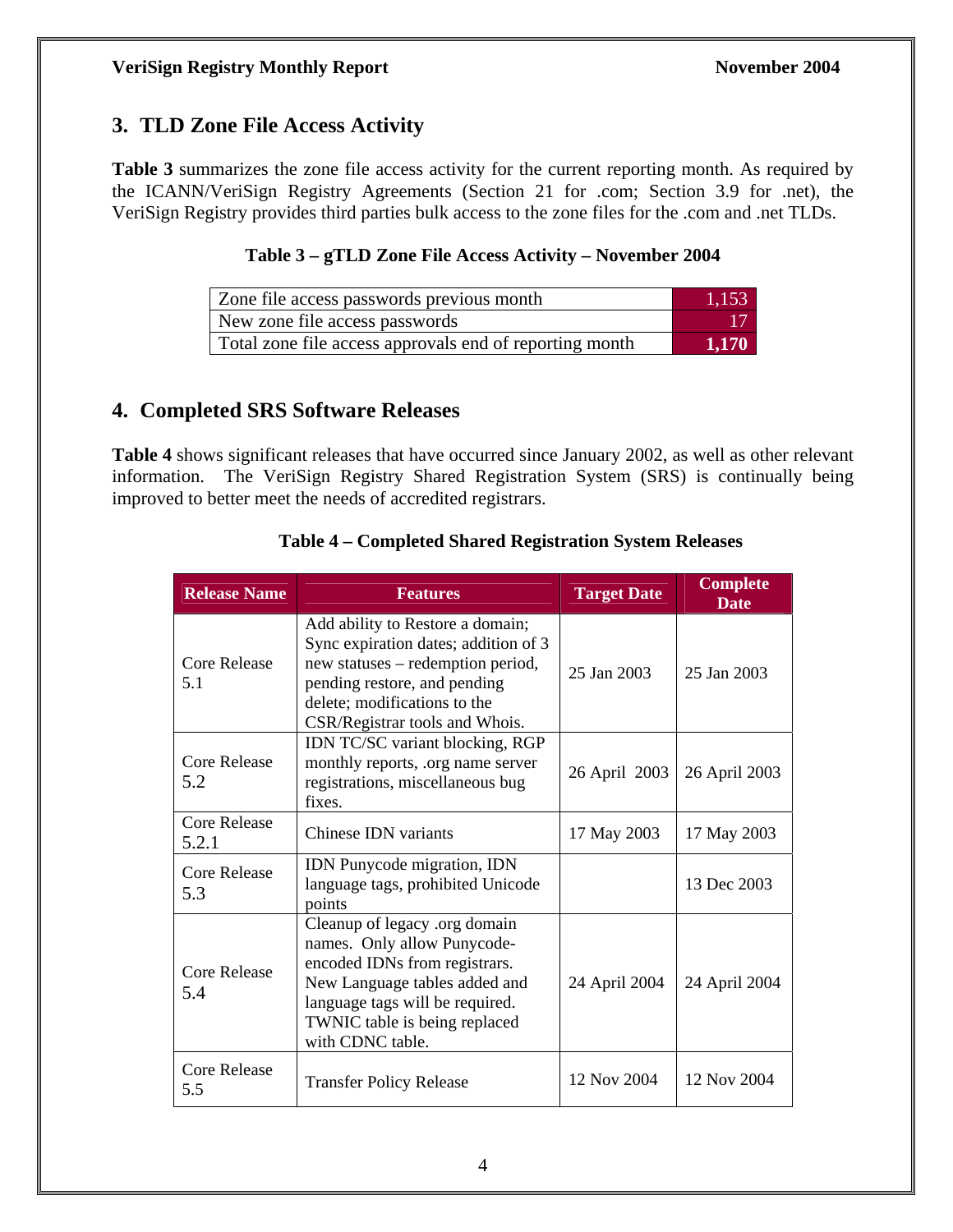# **5. Domain Names Under Sponsorship – Per Registrar**

This data will be provided under separate cover.

#### **6. Name Servers Registered – Per Registrar**

This data will be provided under separate cover.

# **7. Domain Names Registered by Registry Operator**

Per the requirements of the .com registry agreement Section 24.B and the .net registry agreements Section 3.6.2, as of 30 June 2002, the following names should be in Appendix X:

> THE-VERISIGN-COM-NET-REGISTRY.COM THE-VERISIGN-COM-NET-REGISTRY.NET THE-VERISIGN-REGISTRY.COM THE-VERISIGN-REGISTRY.NET THEVERISIGNREGISTRY.COM THEVERISIGNREGISTRY.NET VCNR.COM VCNR.NET VERISIGN-COM-NET-REGISTRY.COM VERISIGN-COM-NET-REGISTRY.NET VERISIGNCNR.COM VERISIGNCNR.NET VRSN-CNR.COM VRSN-CNR.NET VRSN-COM-NET-REGISTRY.COM VRSN-COM-NET-REGISTRY.NET VRSNCNR.COM VRSNCNR.NET VRSNCOMNETREGISTRY.COM VRSNCOMNETREGISTRY.NET

#### **8. Whois Service Activity**

| Mo/Yr         | <b>Total Queries</b> | <b>Peak</b> | Avg  |
|---------------|----------------------|-------------|------|
| <b>Nov-03</b> | 1,009.4              | 43.7        | 33.6 |
| Jan-04        | 1,193.3              | 52.6        | 38.5 |
| Feb-04        | 1,122.5              | 44.2        | 38.7 |
| Mar-04        | 1,383.7              | 55.5        | 44.6 |
| Apr- $04$     | 1,149.0              | 56.2        | 38.3 |
| $May-04$      | 1,020.0              | 41.8        | 32.9 |
| June-04       | 1,140.5              | 48.8        | 38.0 |

#### **Table 5 – Total Monthly "Whois" Queries**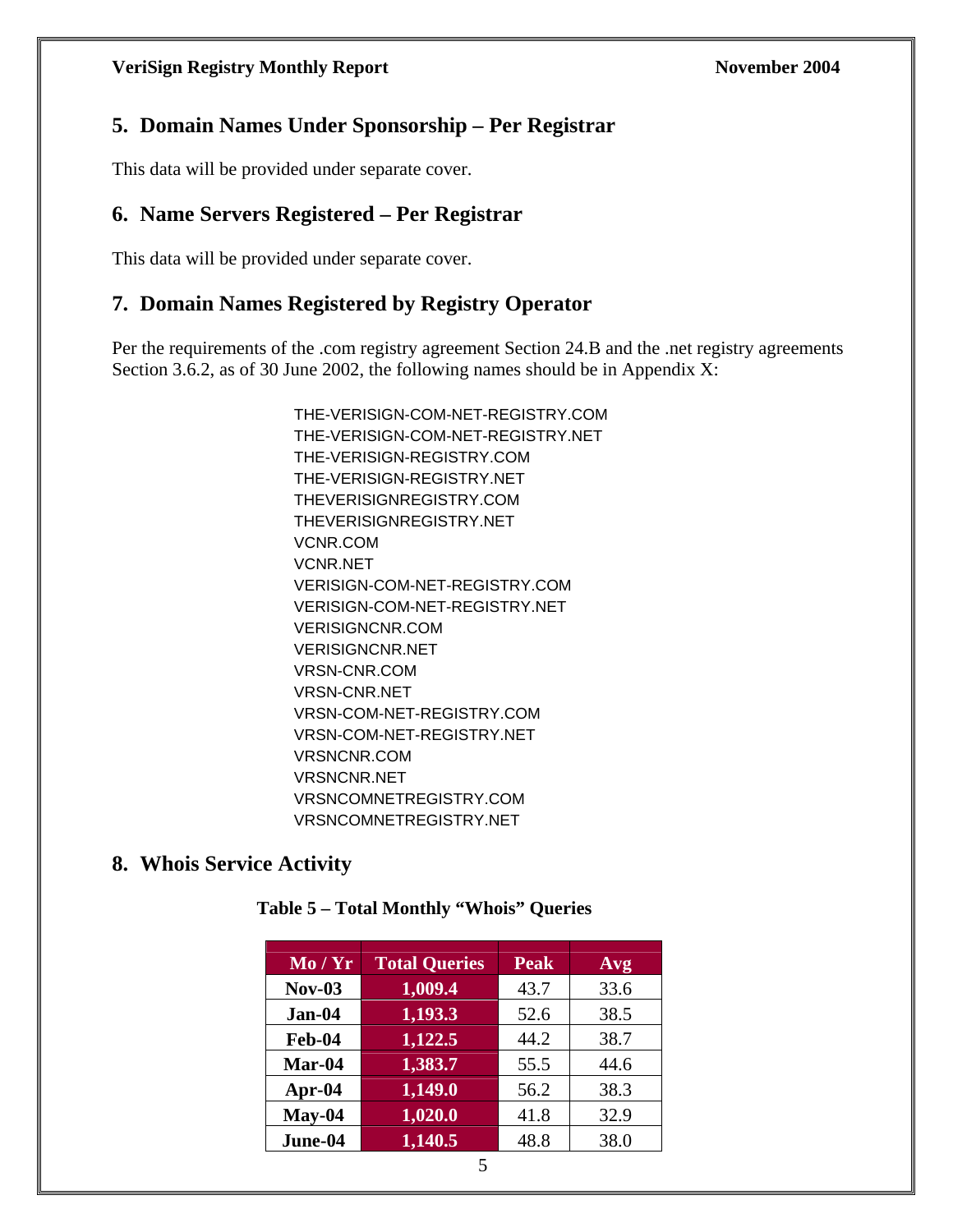| Mo/Yr         | <b>Total Queries</b> | <b>Peak</b> | Avg  |
|---------------|----------------------|-------------|------|
| July-04       | 1,176.0              | 49.8        | 37.9 |
| Aug-04        | 1,049.7              | 40.9        | 33.9 |
| $Sep-04$      | 1,203.3              | 51.8        | 40.1 |
| <b>Oct-04</b> | 1,244.2              | 58.4        | 40.1 |
| $Nov-04$      | 1,405.4              | 60.2        | 46.8 |

# **9. Monthly Growth Trends**

**There are** six reported categories of monthly transactions executed by all registrars via the Registry Registrar Protocol (RRP) with the Shared Registration System (SRS):

- 1. **Write Domain**  This category includes the following transactions: adding a new domain, deleting a domain, modifying a domain name record, renewing a domain, auto-renew, transferring a domain, sync domain and restore a domain.
- 2. **Query Domain** This category includes the following transactions: query a domain and query a domain transfer status.
- 3. **Check Domain** This category includes the following transaction: check a domain.
- 4. **Write Server** This category includes the following transactions: add name server, modify name server and delete name server.
- 5. **Query Server** This category includes the following transaction: query name server.
- 6. **Check Server**  This category includes the following transaction: check name server.

**Table 6** shows the number of domain name transactions for each of these categories.

**Table 7** shows the number of name server transactions for each of these categories.

| Table 6 – Total Monthly Domain Name Transaction Trend by Category (millions) |  |  |  |
|------------------------------------------------------------------------------|--|--|--|
|------------------------------------------------------------------------------|--|--|--|

| Mo/Yr         | <b>Total</b> | <b>Write</b> | $\frac{6}{6}$ | <b>Query</b> | $\frac{6}{6}$ | <b>Check</b> | $\frac{6}{6}$ |
|---------------|--------------|--------------|---------------|--------------|---------------|--------------|---------------|
| <b>Nov-03</b> | 1,570.2      | 1,095.1      | 69.7%         | 44.0         | 2.8%          | 431.1        | 27.5%         |
| $Dec-03$      | 1,725.7      | 1,218.1      | 70.6%         | 46.5         | 2.7%          | 461.1        | 26.7%         |
| Jan-04        | 1,691.1      | 1,156.8      | 68.4%         | 62.2         | 3.7%          | 472.1        | 27.9%         |
| Feb-04        | 1,366.3      | 974.3        | 71.3%         | 52.7         | 3.9%          | 339.3        | 24.8%         |
| Mar-04        | 1,486.7      | 1,100.7      | 74.0%         | 55.8         | 3.8%          | 330.2        | 22.2%         |
| Apr- $04$     | 1,743.2      | 1,402.9      | 80.5%         | 63.7         | 3.7%          | 276.7        | 15.9%         |
| $May-04$      | 1,641.4      | 1,295.9      | 78.9%         | 61.2         | 3.7%          | 284.3        | 17.3%         |
| <b>Jun-04</b> | 1,459.0      | 1,112.3      | 76.2%         | 67.6         | 4.6%          | 279.2        | 19.1%         |
| <b>Jul-04</b> | 1,552.3      | 1,215.8      | 78.3%         | 62.2         | 4.0%          | 274.3        | 17.7%         |
| Aug-04        | 1,476.8      | 1,176.2      | 79.6%         | 66.5         | 4.5%          | 234.0        | 15.8%         |
| $Sep-04$      | 1,399.9      | 1,110.0      | 79.3%         | 68.9         | 4.9%          | 221.0        | 15.8%         |
| <b>Oct-04</b> | 1,453.4      | 1,152.9      | 79.3%         | 81.4         | 5.6%          | 219.1        | 15.1%         |
| <b>Nov-04</b> | 1,268.2      | 964.2        | 76.0%         | 83.3         | 6.6%          | 220.7        | 17.4%         |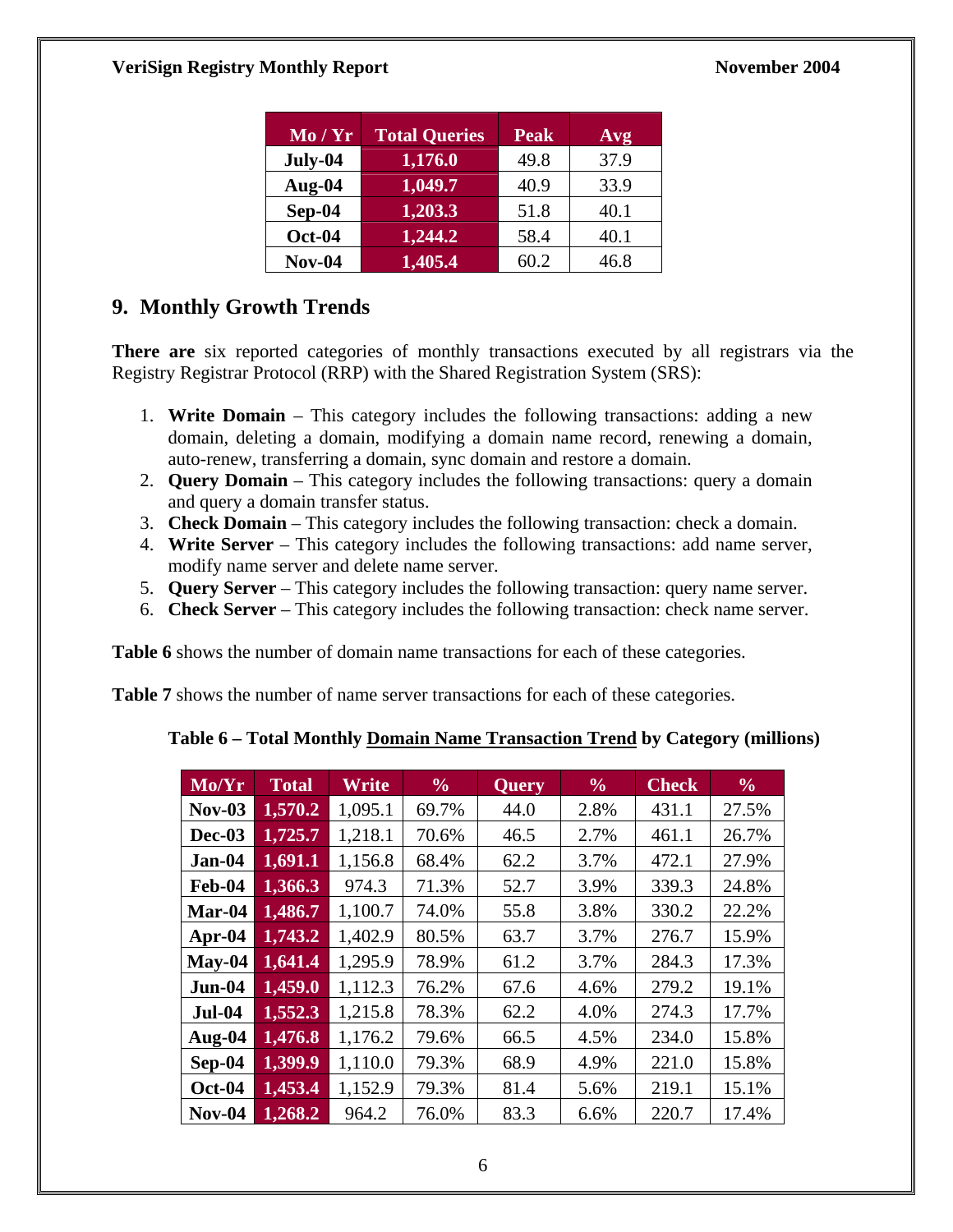| Mo/Yr         | <b>Total</b> | Write | $\frac{6}{6}$ | <b>Query</b> | $\frac{6}{6}$ | <b>Check</b> | $\frac{6}{6}$ |
|---------------|--------------|-------|---------------|--------------|---------------|--------------|---------------|
| $Nov-03$      | 17.3         | 0.47  | 2.7%          | 4.0          | 22.9%         | 12.8         | 74.4%         |
| $Dec-03$      | 16.9         | 0.49  | 2.9%          | 3.7          | 21.8%         | 12.7         | 75.3%         |
| Jan-04        | 19.8         | 0.52  | 2.6%          | 4.2          | 21.5%         | 15.0         | 75.9%         |
| <b>Feb-04</b> | <b>16.1</b>  | 0.50  | 3.1%          | 3.8          | 23.7%         | 11.8         | 73.2%         |
| Mar-04        | 18.2         | 0.54  | 3.0%          | 4.2          | 22.9%         | 13.5         | 74.1%         |
| Apr- $04$     | 15.8         | 0.51  | 3.2%          | 4.1          | 25.8%         | 11.2         | 71.0%         |
| $May-04$      | 16.2         | 0.60  | 3.7%          | 3.5          | 21.7%         | 12.1         | 74.6%         |
| <b>Jun-04</b> | <b>16.1</b>  | 0.56  | 3.5%          | 3.4          | 21.5%         | 12.1         | 75.0%         |
| <b>Jul-04</b> | 18.8         | 0.70  | 3.7%          | 4.5          | 24.1%         | 13.6         | 72.1%         |
| Aug-04        | 17.7         | 0.45  | 2.6%          | 3.5          | 19.8%         | 13.8         | 77.6%         |
| Sep-04        | 20.4         | 0.33  | 1.6%          | 3.7          | 18.3%         | 16.3         | 80.0%         |
| <b>Oct-04</b> | 23.3         | 0.44  | 1.9%          | 4.5          | 19.3%         | 18.3         | 78.8%         |
| <b>Nov-04</b> | 23.3         | 0.35  | 1.5%          | 4.5          | 19.4%         | 18.4         | 79.1%         |

**Table 7 –Total Monthly Name Server Transactions by Category (millions)** 

# **10. Total Number of Transactions by Subcategory by Month**

**Table 8** shows the number of domain name 'write' transactions in subcategories as described in Subsections 9.1. The "Sync", "Restore" and "No RGP Report" columns depict ACTUAL numbers where all other categories are shown in millions. Table 9 shows the number of name server "write" transactions by subcategory.

|               | <b>In Millions</b> |            |               |               |              |              |             |                |               |
|---------------|--------------------|------------|---------------|---------------|--------------|--------------|-------------|----------------|---------------|
|               |                    |            |               |               |              |              |             |                | <b>No RGP</b> |
| Mo/Yr         | <b>Total</b>       | <b>Add</b> | <b>Delete</b> | <b>Modify</b> | <b>Renew</b> | <b>Trans</b> | <b>Sync</b> | <b>Restore</b> | Report*       |
| $Nov-03$      | 1,095.1            | 1,085.2    | 0.9           | 6.5           | 0.7          | 1.7          | 130         | 2,681          | 81            |
| Dec-03        | 1,218.1            | 1,208.3    | 0.9           | 6.6           | 0.8          | 1.4          | 168         | 3,028          | 16            |
| <b>Jan-04</b> | 1,156.8            | 1,145.7    | 0.8           | 7.3           | 0.9          | 2.0          | 71          | 3,630          | 20            |
| Feb-04        | 974.3              | 962.7      | 0.8           | 7.6           | 0.9          | 2.3          | 119         | 3,354          | 41            |
| Mar-04        | 1,100.7            | 1,085.4    | 1.0           | 8.5           | 1.0          | 4.8          | 116         | 5,499          | 1,063         |
| Apr-04        | 1,402.9            | 1,390.2    | 1.4           | 9.0           | 0.9          | 1.4          | 596         | 4,550          | 21            |
|               | May-04 1,295.9     | 1,285.4    | 1.1           | 7.6           | 0.9          | 1.0          | 638         | 4,239          | 20            |
| <b>Jun-04</b> | 1,112.3            | 1,101.9    | 1.1           | 7.4           | 0.9          | 1.0          | 382         | 3,369          | 33            |
| <b>Jul-04</b> | 1,215.8            | 1,199.1    | 0.9           | 7.8           | 0.9          | 7.1          | 1,878       | 3,283          | 11            |
| Aug-04        | 1,176.2            | 1,164.9    | 0.9           | 8.6           | 0.9          | 1.0          | 8,800       | 3,291          | 16            |
| Sep-04        | 1,110.0            | 1,097.6    | 1.0           | 9.6           | 0.9          | 0.9          | 7,540       | 3,637          | 27            |
| <b>Oct-04</b> | 1,152.9            | 1,133.4    | 1.6           | 14.8          | 1.0          | 2.2          | 9,275       | 2,961          | 6             |
| $Nov-04$      | 964.2              | 937.7      | 1.1           | 20.1          | 1.0          | 4.3          | 12,634      | 3,036          | 8             |

**Table 8 – Total Monthly Domain Name Write Transactions by Subcategory (millions)**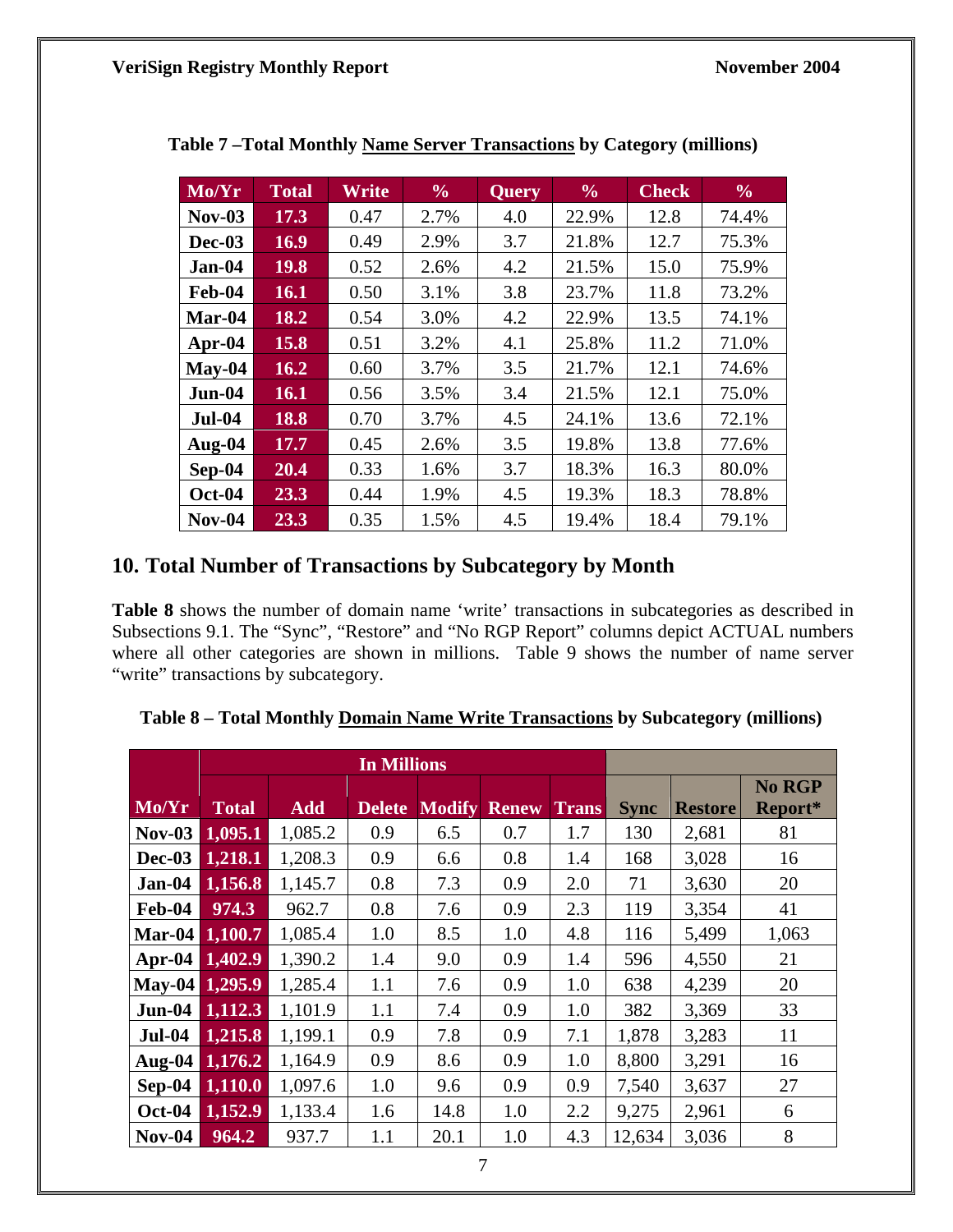#### **VeriSign Registry Monthly Report November 2004**

\* NOTE: The number in the "No RGP Report" column is calculated by taking the difference between the number of restore commands and the number of restore reports received in the month. This number may vary slightly from the actual number of restores for which no report was received for a given month because of timing between when the restore command was issued and when the report was received.

| Mo/Yr         | <b>Total</b> | <b>Add</b> | <b>Delete</b> | <b>Modify</b> |
|---------------|--------------|------------|---------------|---------------|
| $Nov-03$      | 0.47         | 0.37       | 0.03          | 0.07          |
| Dec-03        | 0.49         | 0.41       | 0.04          | 0.04          |
| Jan-04        | 0.52         | 0.42       | 0.04          | 0.06          |
| Feb-04        | 0.50         | 0.42       | 0.04          | 0.04          |
| Mar-04        | 0.54         | 0.43       | 0.06          | 0.05          |
| Apr-04        | 0.51         | 0.42       | 0.04          | 0.05          |
| May-04        | 0.60         | 0.49       | 0.05          | 0.06          |
| .Jun-04       | 0.56         | 0.48       | 0.03          | 0.05          |
| <b>Jul-04</b> | 0.70         | 0.57       | 0.04          | 0.10          |
| Aug-04        | 0.45         | 0.34       | 0.05          | 0.07          |
| Sep-04        | 0.33         | 0.24       | 0.03          | 0.06          |
| <b>Oct-04</b> | 0.44         | 0.31       | 0.03          | 0.09          |
| <b>Nov-04</b> | 0.35         | 0.26       | 0.03          | 0.06          |

# **Table 9 – Total Monthly Name Server Write Transactions by Subcategory (millions)**

# **11. Average Daily Transaction Range (In Millions)**



#### **Figure 1 – Average Daily Transaction Range**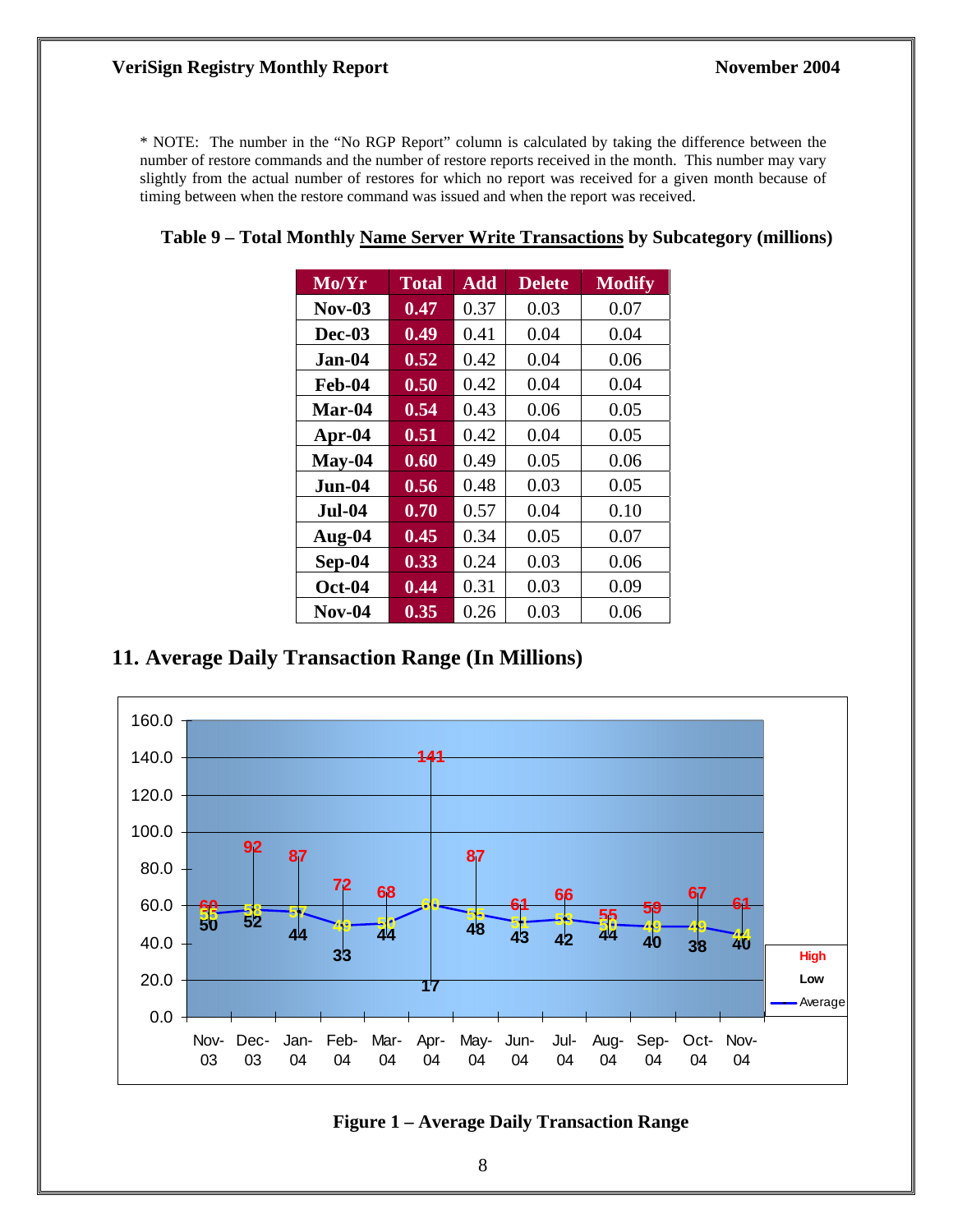# **12. TLD Geographical Registrations Distribution**

The VeriSign Registry does not have registrant contact information.

# **13. Deleted Names - Per Registrar**

This data will be provided under separate cover.

# **14. Restored Names - Per Registrar**

This data will be provided under separate cover.

# **15.Violations of Registrar Restore Report - Per Registrar**

This data is available through FTP site.

# **16. Other Information**

The following information in **Table 10** shows the trend of total monthly transactions (domain names and name servers) for the .com and .net TLDs.

| Mo/Yr         | <b>Total</b> | Write   | $\frac{0}{0}$ | <b>Query</b> | $\frac{0}{0}$ | <b>Check</b> | $\frac{0}{0}$ |
|---------------|--------------|---------|---------------|--------------|---------------|--------------|---------------|
| <b>Nov-03</b> | 1,587.5      | 1,095.6 | 69.0%         | 48.0         | 3.0%          | 443.9        | 28.0%         |
| $Dec-03$      | 1,742.5      | 1,218.6 | 69.9%         | 50.2         | 2.9%          | 473.8        | 27.2%         |
| Jan-04        | 1,710.9      | 1,157.3 | 67.6%         | 66.5         | 3.9%          | 487.1        | 28.5%         |
| Feb-04        | 1,382.3      | 974.8   | 70.5%         | 56.6         | 4.1%          | 351.0        | 25.4%         |
| Mar-04        | 1,504.9      | 1,101.3 | 73.2%         | 60.0         | 4.0%          | 343.7        | 22.8%         |
| Apr- $04$     | 1,759.0      | 1,403.4 | 79.8%         | 67.8         | 4.8%          | 287.9        | 16.4%         |
| $May-04$      | 1,657.7      | 1,296.5 | 78.2%         | 64.7         | 3.9%          | 296.4        | 17.9%         |
| <b>Jun-04</b> | 1,475.1      | 1,112.8 | 75.4%         | 71.0         | 4.8%          | 291.2        | 19.7%         |
| <b>Jul-04</b> | 1,571.2      | 1,216.5 | 77.4%         | 66.7         | 4.2%          | 287.9        | 18.3%         |
| Aug- $04$     | 1,494.5      | 1,176.7 | 78.7%         | 70.0         | 4.7%          | 247.8        | 16.6%         |
| $Sep-04$      | 1,420.3      | 1,110.3 | 78.2%         | 72.7         | 5.1%          | 237.3        | 16.7%         |
| <b>Oct-04</b> | 1,476.7      | 1,153.4 | 78.1%         | 85.9         | 5.8%          | 237.4        | 16.1%         |
| $Nov-04$      | 1,291.5      | 964.6   | 74.7%         | 87.8         | 6.8%          | 239.2        | 18.5%         |

**Table 10 – Total Monthly Transactions by Category** (In Millions)

Figure 2 displays the monthly growth trend in total Registry transactions (domain names and name servers) in millions for the .com and .net TLDs.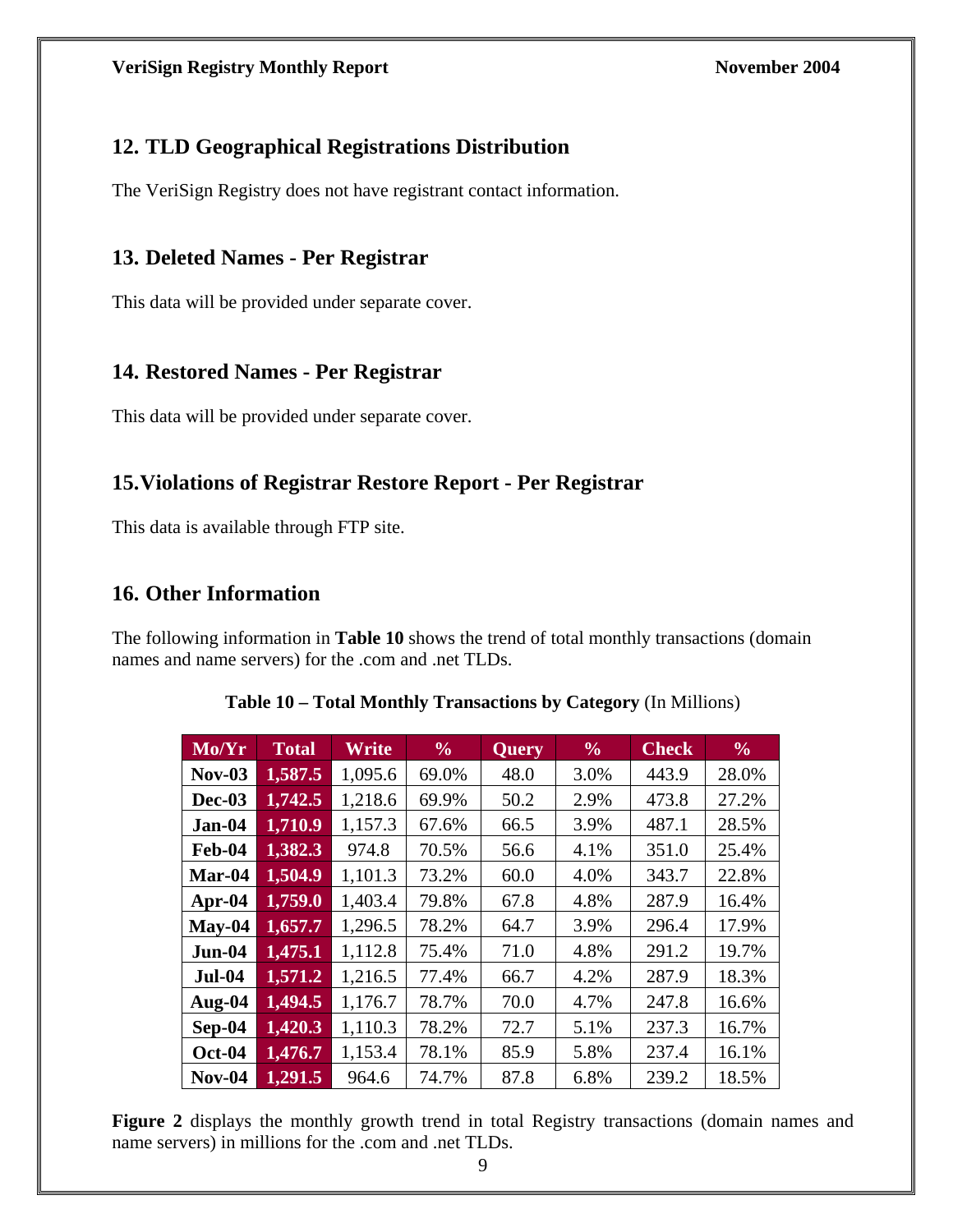

**Figure 2 – Total Transactions by Month (In millions)** 

**Figure 3** shows the percent of second-level domain names registered in each of the .com and .net gTLDs as of the end of the current reporting month.



 **Figure 3 – TLD Registrations Distribution November 30, 2004**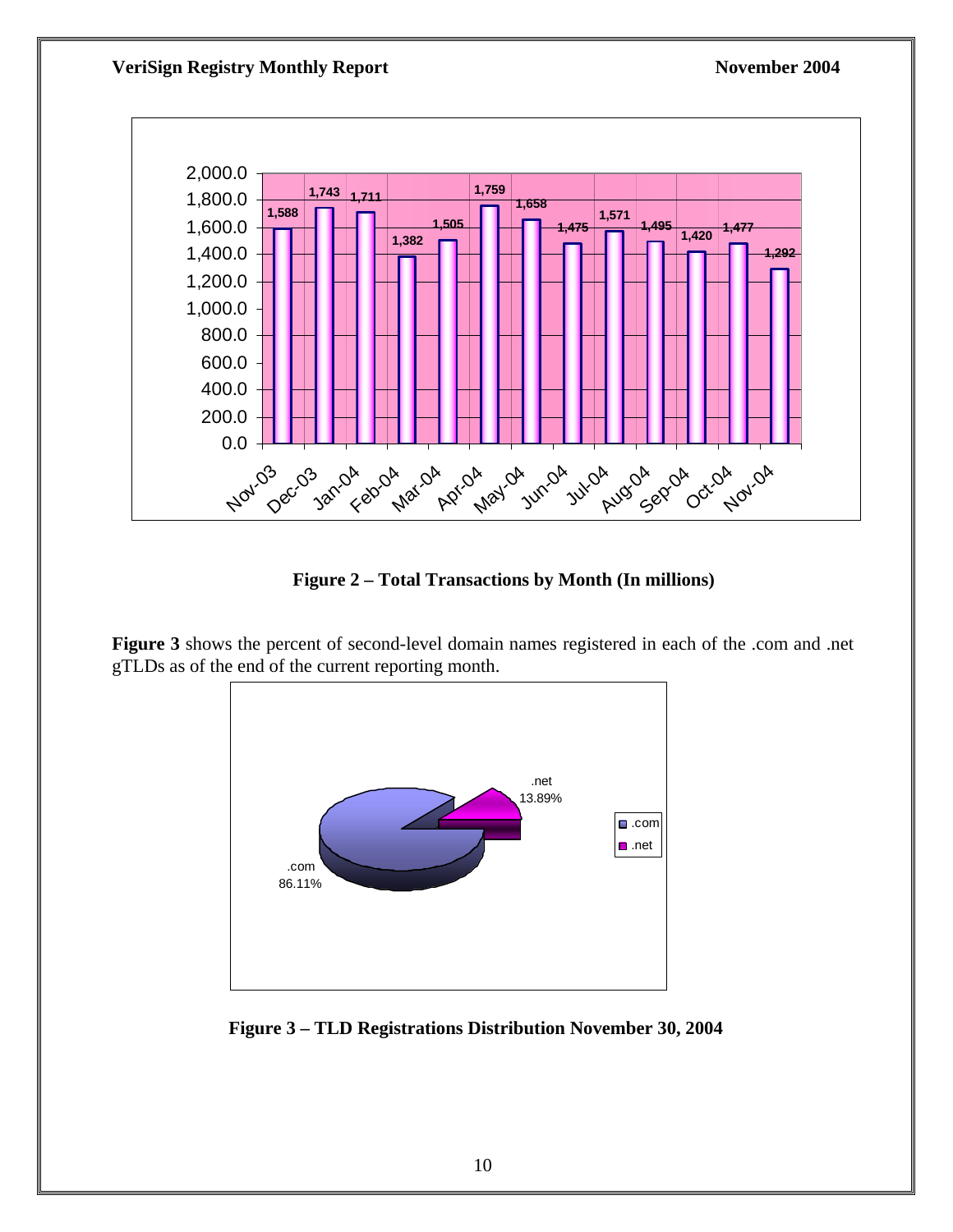

# **Comnetregistry**

The following information is provided as required by the ICANN/VeriSign Registry Agreements (.com, Section 8; and .net , Section 3.15; and requirements 5, 6, 13 and 14 in Appendix T for both agreements). As stated in Appendix T, the following information "shall be kept confidential by ICANN until three months after the end of the month to which the report relates."

| Total REGISTRATIONS in the VeriSign Registry Database and NAME SERVER<br>COUNT as of November 30, 2004 |            |                     |                     |                 | <b>November 2004</b><br><b>GROSS DELETES</b> | November 2004<br><b>RESTORES</b> |                 |                 |                |                         |
|--------------------------------------------------------------------------------------------------------|------------|---------------------|---------------------|-----------------|----------------------------------------------|----------------------------------|-----------------|-----------------|----------------|-------------------------|
|                                                                                                        |            |                     | <b>Total</b>        | <b>Name</b>     |                                              |                                  |                 |                 |                |                         |
| <b>REGISTRAR</b>                                                                                       | <b>COM</b> | <b>NET</b>          | <b>Names</b>        | <b>Servers</b>  | <b>COM</b>                                   | <b>NET</b>                       | <b>Total</b>    | <b>COM</b>      | <b>NET</b>     | <b>Total</b>            |
| !!!! BB Bulk, Inc. dba My Name Now                                                                     | 1,594      | 183                 | 1,777               |                 | $\Omega$                                     | 2                                |                 | $\mathbf 0$     | 0              | $\mathbf 0$             |
| ! \$ ! Bid It Win It, Inc.                                                                             | 1,891      | $\overline{214}$    | 2,105               |                 |                                              | $\overline{\mathsf{o}}$          |                 | $\overline{0}$  | $\mathbf 0$    | $\mathbf 0$             |
| ! AlohaNIC LLC                                                                                         | 653        | $\overline{95}$     | 748                 | 10              | $\overline{172}$                             | $\overline{22}$                  | 194             | $\overline{0}$  | $\mathbf 0$    | $\mathbf 0$             |
| !\$6.25 DOMAINS! Network, Inc. dba Esite.com                                                           | 961        | 144                 | 1,105               | 9               | 182                                          | $\overline{23}$                  | 205             | $\overline{0}$  | $\mathbf 0$    | $\bf{0}$                |
| \$\$\$ Private Label Internet Service Kiosk, Inc. dba PLISK.d                                          | 407        | $\overline{78}$     | 485                 |                 | 0                                            | $\Omega$                         | 0               | $\Omega$        | $\mathbf 0$    | $\mathbf 0$             |
| 007Names, Inc.                                                                                         | 5,935      | 1,556               | 7,491               | 146             | 58                                           | 10                               | 68              |                 | $\mathbf 0$    | $\mathbf{1}$            |
| 1 Accredited Registrar                                                                                 | 2,441      | 515                 | 2,956               | 59              | $\overline{37}$                              | 6                                | $\overline{43}$ |                 | $\pmb{0}$      | $\mathbf{1}$            |
| Domain Names International, Inc. d/b/a 1dni.com                                                        | 4,112      | 590                 | 4,702               | 170             |                                              |                                  | 8               | $\overline{0}$  | $\mathbf 0$    | $\mathbf 0$             |
| 1 eNameCo.                                                                                             | 10,773     | 2,130               | 12,903              | 700             | 157                                          | $\overline{47}$                  | 204             | $\overline{11}$ | 0              | 11                      |
| 123 Easy Domain Names dba Signature Domains                                                            | 14,071     | 5,127               | 19,198              | $\Omega$        | 146                                          | 55                               | 201             | $\mathbf{3}$    | $\overline{2}$ | 5                       |
| 123 Registration, Inc.                                                                                 | 4,720      | 1,084               | 5,804               | 444             | 44                                           | 23                               | 67              |                 | $\mathbf 0$    | $\mathbf 1$             |
| 1-877NameBid.com LLC dba "1-877NameBid.com"                                                            | 333        | 45                  | 378                 | 155             | 166                                          | $\overline{23}$                  | 189             | $\overline{0}$  | 0              | $\bf{0}$                |
| 1stDomain.net, division of G+D International LLC                                                       | 6,853      | 1,650               | 8,503               | 1,438           | 146                                          | $\overline{53}$                  | 199             | $\overline{0}$  | $\mathbf 0$    | $\mathbf 0$             |
| 8068 Registrar, Inc.                                                                                   | 1,227      | 129                 | 1,356               |                 |                                              | $\Omega$                         | 0               | $\overline{0}$  | $\mathbf 0$    | $\bf{0}$                |
| A Mountain Domains, Inc.                                                                               | 1,213      | 112                 | 1,325               |                 |                                              | $\overline{0}$                   | $\mathbf{0}$    | $\overline{0}$  | $\mathbf 0$    | $\bf{0}$                |
| A Technology Company, Inc. d/b/a namesystem.com                                                        | 5,397      | 983                 | 6,380               | 355             | 278                                          | 48                               | 326             |                 | $\mathbf 0$    | $\mathbf{1}$            |
| A.W.B. Trading, Inc.                                                                                   | 1,221      | 141                 | 1,362               | $\Omega$        | $\Omega$                                     |                                  |                 | $\overline{0}$  | $\overline{0}$ | $\mathbf 0$             |
| AAAQ.COM, Inc.                                                                                         | 123,315    | $\overline{20,}418$ | 143,733             | 6,321           | $\overline{23}$                              | $\overline{\mathbf{4}}$          | $\overline{27}$ | 15              |                | 16                      |
| Abacus America, Inc. dba Names4Ever                                                                    | 216,045    | 34,414              | 250,459             | 8,014           | 3,623                                        | 1,137                            | 4,760           | 39              | دن             | 42                      |
| ABR Products, Inc. dba Nitin Networks                                                                  | 24,888     | 4,862               | 29,750              | 1,224           | 616                                          | 135                              | 751             | $\overline{O}$  | $\mathbf 0$    | $\mathbf 0$             |
| Abu-Ghazaleh Intellectual Property dba Tagidomains.com                                                 | 6          |                     |                     | 0               |                                              | 0                                | 0               | $\overline{0}$  | 0              | $\mathbf 0$             |
| Ace of Domains, Inc                                                                                    | 419        | $\overline{76}$     | 495                 | 6               | 289                                          | $\overline{22}$                  | 311             | $\mathbf 0$     | $\pmb{0}$      | $\bf{0}$                |
| <b>Active ISP ASA</b>                                                                                  | 46,329     | 9,119               | 55,448              | 411             | 449                                          | 105                              | 554             | 5               | $\overline{2}$ | $\overline{\mathbf{7}}$ |
| <b>Address Creation</b>                                                                                | 14,165     | 1,554               | 15,719              | 482             | 96                                           | 10                               | 106             | $\mathbf 0$     | $\mathbf 0$    | $\mathbf 0$             |
| Advantage Interactive Ltd                                                                              | 7,150      | 1,352               | 8,502               | 67              |                                              | $\Omega$                         | 2               | $\mathbf 0$     | $\mathbf 0$    | $\bf{0}$                |
| Affordable Computer Solutions, Inc. dba WWW.AFFORDA                                                    | 173        | 26                  | 199                 | 2               |                                              | $\mathbf 0$                      | $\mathbf 0$     | $\mathbf 0$     | $\mathbf 0$    | $\mathbf 0$             |
| Aim High!, Inc. dba Get Yer Name!                                                                      | 826        | 118                 | 944                 | 5               | $\Omega$                                     | $\overline{\mathsf{o}}$          | $\mathbf{0}$    | $\overline{0}$  | $\mathbf 0$    | $\bf{0}$                |
| Alices Registry, Inc.                                                                                  | 1,574      | 282                 | 1,856               | $\overline{26}$ | 371                                          | $\overline{72}$                  | 443             | $\overline{0}$  | $\mathbf 0$    | $\overline{\mathbf{0}}$ |
| All West Communications, Inc. d/b/a AW Registry                                                        | 17,988     | 2,919               | $\overline{20,}907$ | 1,797           | 898                                          | 129                              | 1,027           | 6               | $\sqrt{5}$     | 11                      |
| Alldomains.com Inc.                                                                                    | 85,440     | 12,776              | 98,216              | 4,643           | 1,489                                        | 194                              | 1,683           | 65              | 3              | 68                      |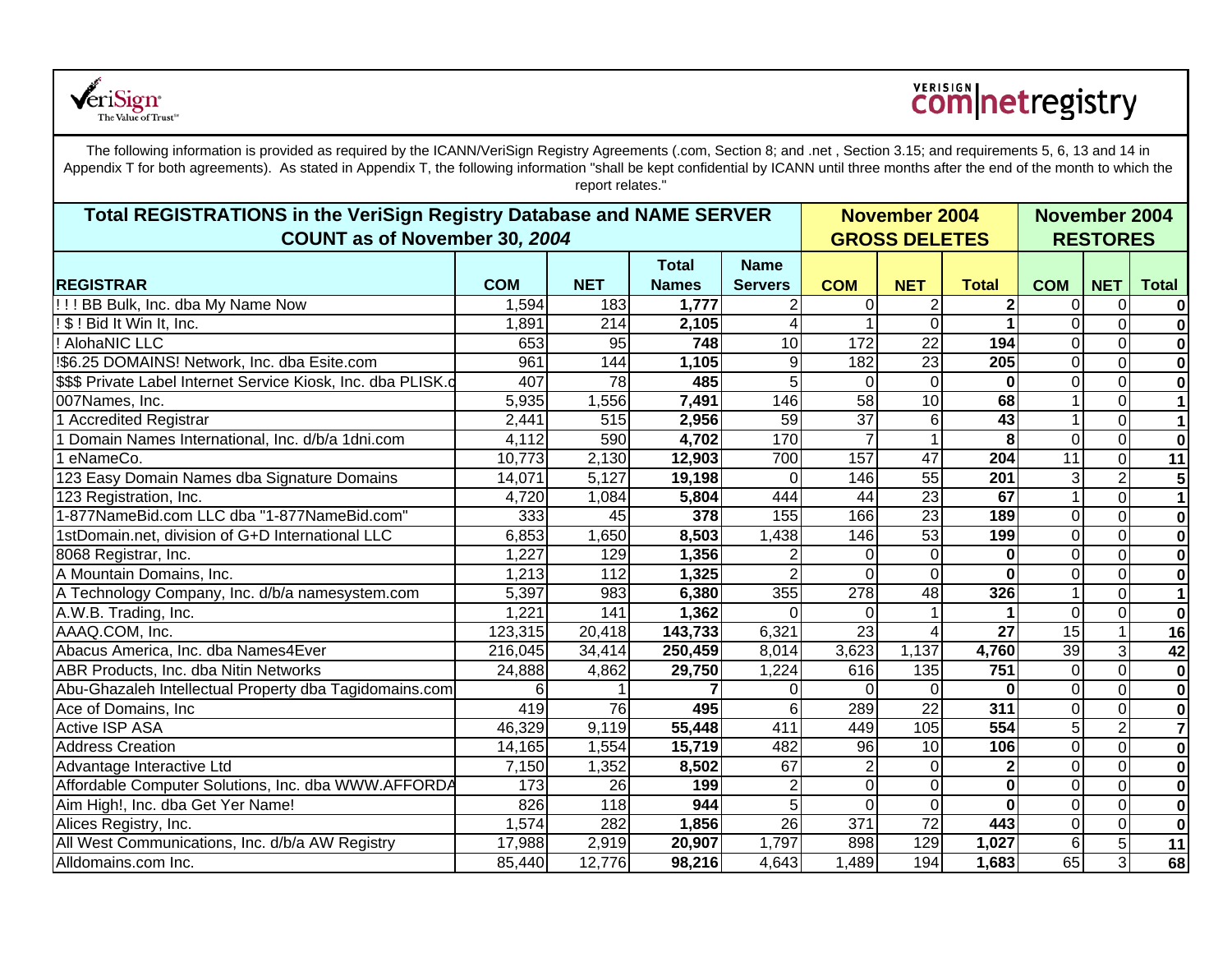| The following information is provided as required by the ICANN/VeriSign Registry Agreements (.com, Section 8; and .net, Section 3.15; and requirements 5, 6, 13 and 14 in<br>Appendix T for both agreements). As stated in Appendix T, the following information "shall be kept confidential by ICANN until three months after the end of the month to which the<br>report relates." |            |                  |              |                  |                  |                      |                  |                          |                |                         |  |  |  |
|--------------------------------------------------------------------------------------------------------------------------------------------------------------------------------------------------------------------------------------------------------------------------------------------------------------------------------------------------------------------------------------|------------|------------------|--------------|------------------|------------------|----------------------|------------------|--------------------------|----------------|-------------------------|--|--|--|
| Total REGISTRATIONS in the VeriSign Registry Database and NAME SERVER                                                                                                                                                                                                                                                                                                                |            |                  |              |                  |                  | November 2004        |                  |                          |                | November 2004           |  |  |  |
| COUNT as of November 30, 2004                                                                                                                                                                                                                                                                                                                                                        |            |                  |              |                  |                  | <b>GROSS DELETES</b> |                  |                          |                | <b>RESTORES</b>         |  |  |  |
|                                                                                                                                                                                                                                                                                                                                                                                      |            |                  | <b>Total</b> | <b>Name</b>      |                  |                      |                  |                          |                |                         |  |  |  |
| <b>REGISTRAR</b>                                                                                                                                                                                                                                                                                                                                                                     | <b>COM</b> | <b>NET</b>       | <b>Names</b> | <b>Servers</b>   | <b>COM</b>       | <b>NET</b>           | <b>Total</b>     | <b>COM</b>               | <b>NET</b>     | <b>Total</b>            |  |  |  |
| AllGlobalNames S.A.                                                                                                                                                                                                                                                                                                                                                                  | 6,362      | 1,564            | 7,926        | 134              | 44               | 6                    | 50               | 3                        | $\mathbf 1$    | $\vert$                 |  |  |  |
| America Online, Inc. dba AOL and/or CompuServe-AOL                                                                                                                                                                                                                                                                                                                                   | 5,969      | 1,813            | 7,782        | 91               | $\Omega$         | $\overline{0}$       | $\bf{0}$         | $\overline{0}$           | $\overline{0}$ | 0                       |  |  |  |
| Annulet, Inc                                                                                                                                                                                                                                                                                                                                                                         | 1,063      | 162              | 1,225        | $\overline{28}$  | $\overline{0}$   | 0                    | $\mathbf 0$      | $\mathbf 0$              | $\overline{0}$ | $\overline{\mathbf{o}}$ |  |  |  |
| ANO Regional Network Information Center dba RU                                                                                                                                                                                                                                                                                                                                       |            | $\overline{2}$   |              | 3                |                  | $\overline{0}$       | $\overline{2}$   | $\mathbf 0$              | $\overline{0}$ | $\overline{\mathbf{0}}$ |  |  |  |
| AO Domains, Incorporated                                                                                                                                                                                                                                                                                                                                                             | 1,158      | 146              | 1,304        | $\overline{2}$   | $\Omega$         | 1                    |                  | $\Omega$                 | $\overline{0}$ | $\mathbf{0}$            |  |  |  |
| Arsys Internet, S.L. d/b/a NICLINE.COM                                                                                                                                                                                                                                                                                                                                               | 94,337     | 13,725           | 108,062      | 1,756            | 664              | 145                  | 809              | $6\phantom{1}6$          | 1              | $\overline{\mathbf{z}}$ |  |  |  |
| Asadal, Inc.                                                                                                                                                                                                                                                                                                                                                                         | 1,976      | 645              | 2,621        | 186              | 5                | $\Omega$             | 5                | $\mathbf 0$              | $\overline{0}$ | 42                      |  |  |  |
| Ascio Technologies, Inc.                                                                                                                                                                                                                                                                                                                                                             | 160,518    | 37,848           | 198,366      | 2,559            | 1,365            | 336                  | 1,701            | $\overline{30}$          | دى             | 33                      |  |  |  |
| <b>AtCom Technology LLC</b>                                                                                                                                                                                                                                                                                                                                                          | 17,654     | 2,793            | 20,447       | 985              | 270              | $\overline{38}$      | 308              | $\mathbf{1}$             | $\overline{0}$ | $\overline{1}$          |  |  |  |
| AusRegistry Group Pty. Ltd.                                                                                                                                                                                                                                                                                                                                                          | 1,896      | 298              | 2,194        | 28               | 351              | 44                   | 395              | $\mathbf 0$              | $\overline{0}$ | 0                       |  |  |  |
| <b>BB Online UK Ltd</b>                                                                                                                                                                                                                                                                                                                                                              | 9,971      | 1,829            | 11,800       | 433              | 195              | 31                   | 226              |                          | $\overline{0}$ | 0                       |  |  |  |
| Beijing Innovative Linkage Technology Ltd. dba dns.com.c                                                                                                                                                                                                                                                                                                                             | 27,685     | 4,470            | 32,155       | 3,780            | 304              | 68                   | 372              | $\mathbf 0$              | $\overline{0}$ | 0                       |  |  |  |
| <b>Best Registration Services, Inc</b>                                                                                                                                                                                                                                                                                                                                               | 5,691      | $\overline{722}$ | 6,413        | $\overline{206}$ | 50               | 5                    | 55               | 1                        | $\overline{0}$ | $\mathbf{0}$            |  |  |  |
| Bizcn.com, Inc.                                                                                                                                                                                                                                                                                                                                                                      | 131,395    | 26,940           | 158,335      | 1,901            | 3,037            | 739                  | 3,776            | 1                        | $\overline{0}$ | 0                       |  |  |  |
| Blisternet, Incorporated                                                                                                                                                                                                                                                                                                                                                             | 972        | 108              | 1,080        |                  | $\Omega$         | $\Omega$             | $\bf{0}$         | $\mathbf 0$              | $\overline{0}$ | 0                       |  |  |  |
| <b>Blue Razor Domains, Inc.</b>                                                                                                                                                                                                                                                                                                                                                      | 38,768     | 5,004            | 43,772       | 628              | 117              | 33                   | 150              | $\mathbf 0$              | $\Omega$       | 0                       |  |  |  |
| Blueberry Hill Comm., Inc. dba 4Domains.com                                                                                                                                                                                                                                                                                                                                          | 14,975     | 1,966            | 16,941       | 382              | $\overline{327}$ | $\overline{35}$      | 362              | $\overline{5}$           | $\overline{0}$ | $\overline{5}$          |  |  |  |
| BookMyName SAS                                                                                                                                                                                                                                                                                                                                                                       | 41,289     | 7,670            | 48,959       | 1,072            | 899              | 150                  | 1,049            | 0                        | $\overline{2}$ | $\mathbf{2}$            |  |  |  |
| Brandon Gray Internet Services, Inc. dba NameJuice.com                                                                                                                                                                                                                                                                                                                               | 58,324     | 9,006            | 67,330       | 1,100            |                  | $\overline{2}$       |                  | $\Omega$                 | $\overline{0}$ | 0                       |  |  |  |
| BulkRegister, LLC.                                                                                                                                                                                                                                                                                                                                                                   | 1,008,466  | 142,890          | 1,151,356    | 40,077           | 13,580           | 2,581                | 16,161           | 61                       | $\overline{7}$ | 68                      |  |  |  |
| <b>CADiware AG</b>                                                                                                                                                                                                                                                                                                                                                                   | 1,634      | 411              | 2,045        | 83               | 195              | $\overline{30}$      | $\overline{225}$ | 1                        | $\overline{0}$ | $\vert$ 1               |  |  |  |
| Capital Networks Pty LTD                                                                                                                                                                                                                                                                                                                                                             | 27,280     | 4,281            | 31,561       | 2,951            | 425              | $\overline{58}$      | 483              | $\overline{7}$           | $\overline{0}$ | $\overline{7}$          |  |  |  |
| CAT, Inc. d/b/a Namezero.com                                                                                                                                                                                                                                                                                                                                                         | 20,674     | 3,214            | 23,888       | 558              | 367              | $\overline{76}$      | 443              | 3                        | $\overline{0}$ | 3                       |  |  |  |
| Catalog.com, Inc.                                                                                                                                                                                                                                                                                                                                                                    | 30,370     | 3,322            | 33,692       | 323              | 598              | 93                   | 691              | $\overline{10}$          | $\overline{0}$ | 10                      |  |  |  |
| Central Registrar, Inc. d/b/a DomainMonger.Com                                                                                                                                                                                                                                                                                                                                       | 13,373     | 1,709            | 15,082       | 104              | 623              | 117                  | 740              | 13                       | $\overline{0}$ | 13                      |  |  |  |
| Colorado Names Domains, Inc.                                                                                                                                                                                                                                                                                                                                                         | 1,201      | 135              | 1,336        | $\overline{4}$   | $\Omega$         | 0                    | $\bf{0}$         | $\mathbf 0$              | $\overline{0}$ | $\mathbf{0}$            |  |  |  |
| Comitnet AB                                                                                                                                                                                                                                                                                                                                                                          | 4,725      | 598              | 5,323        | 5                | $\overline{202}$ | 29                   | 231              | $\mathbf 0$              | $\Omega$       | $\overline{\mathbf{o}}$ |  |  |  |
| <b>CommuniGal Communications Ltd</b>                                                                                                                                                                                                                                                                                                                                                 | 30,445     | 7,694            | 38,139       | 1,751            | 703              | 202                  | 905              | $\overline{\mathcal{A}}$ | $\Omega$       | $\vert$                 |  |  |  |
| Compana, LLC                                                                                                                                                                                                                                                                                                                                                                         | 85,267     | 30               | 85,297       |                  | $\Omega$         | $\Omega$             | $\Omega$         | $\Omega$                 | $\Omega$       | 0                       |  |  |  |
| Computer Services Langenbach GmbH dba joker.com                                                                                                                                                                                                                                                                                                                                      | 363,934    | 82,367           | 446,301      | 27,286           | 6,779            | 1,657                | 8,436            | 20                       | $\overline{2}$ | 24                      |  |  |  |
| ComputerDataNetworks dba shop4domain/netonedomains                                                                                                                                                                                                                                                                                                                                   | 2,016      | 520              | 2,536        | 43               | 18               | 5                    | 23               | $\Omega$                 | $\Omega$       | 0                       |  |  |  |
| <b>CORE Internet Council of Registrars</b>                                                                                                                                                                                                                                                                                                                                           | 219,220    | 47,493           | 266,713      | 14,394           | 2,384            | 585                  | 2,969            | 138                      | 15             | 153                     |  |  |  |
| Corporate Domains, Inc.                                                                                                                                                                                                                                                                                                                                                              | 4,455      | 1,493            | 5,948        | 558              | $6 \mid$         | $\mathbf 0$          | 6                | $\Omega$                 | $\Omega$       | 0                       |  |  |  |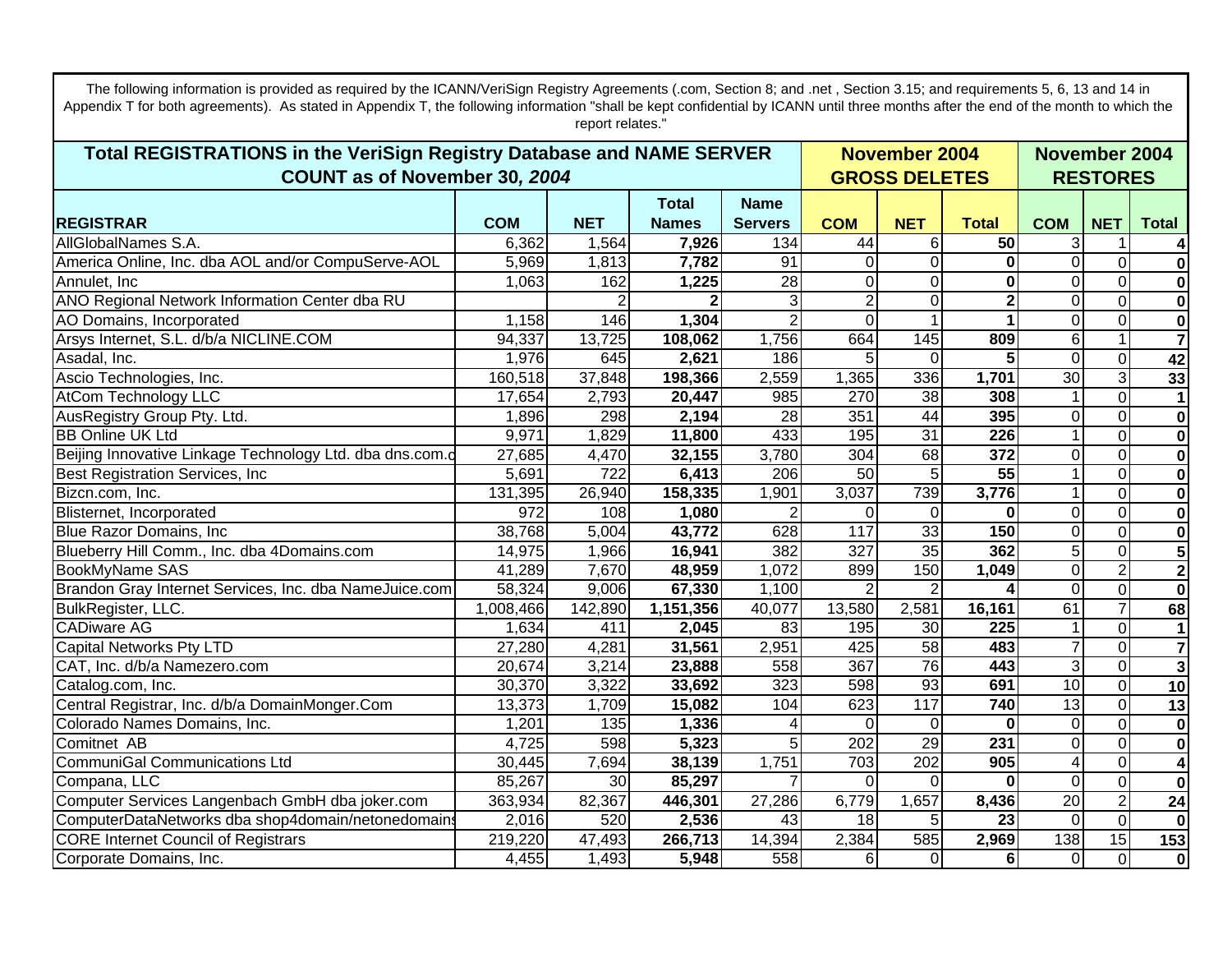The following information is provided as required by the ICANN/VeriSign Registry Agreements (.com, Section 8; and .net , Section 3.15; and requirements 5, 6, 13 and 14 in Appendix T for both agreements). As stated in Appendix T, the following information "shall be kept confidential by ICANN until three months after the end of the month to which the report relates."

| <b>Total REGISTRATIONS in the VeriSign Registry Database and NAME SERVER</b> |                  |                 |                  |                 |                      | <b>November 2004</b> |                  |                 | November 2004           |                         |
|------------------------------------------------------------------------------|------------------|-----------------|------------------|-----------------|----------------------|----------------------|------------------|-----------------|-------------------------|-------------------------|
| COUNT as of November 30, 2004                                                |                  |                 |                  |                 | <b>GROSS DELETES</b> | <b>RESTORES</b>      |                  |                 |                         |                         |
|                                                                              |                  |                 | <b>Total</b>     | <b>Name</b>     |                      |                      |                  |                 |                         |                         |
| <b>REGISTRAR</b>                                                             | <b>COM</b>       | <b>NET</b>      | <b>Names</b>     | <b>Servers</b>  | <b>COM</b>           | <b>NET</b>           | <b>Total</b>     | <b>COM</b>      | <b>NET</b>              | <b>Total</b>            |
| Cronon AG Berlin, Niederlassung Regensburg                                   | 247,296          | 84,849          | 332,145          | 2,968           | 1,593                | 507                  | 2,100            | $\overline{2}$  | $\overline{2}$          | 4                       |
| CVO.ca, Inc.                                                                 | 281              | 45              | 326              |                 |                      | $\Omega$             |                  | $\overline{O}$  | $\pmb{0}$               | $\bf{0}$                |
| Cydentity, Inc. d/b/a Cypack.com                                             | 24,117           | 3,847           | 27,964           | 548             | $\frac{1}{334}$      | 76                   | 410              | $\overline{0}$  | $\overline{0}$          | $\overline{\mathbf{0}}$ |
| Dagnabit, Incorporated                                                       | 989              | 114             | 1,103            | 11              |                      | $\overline{2}$       | $\mathbf{2}$     | $\mathbf 0$     | $\overline{\mathsf{o}}$ | $\mathbf 0$             |
| Deutsche Telekom AG                                                          | 43,547           | 11,277          | 54,824           | 929             | $\overline{347}$     | $\overline{84}$      | 431              | $\mathbf 0$     | $\overline{0}$          | $\mathbf 0$             |
| Direct Information Pvt. Ltd., dba Directl.com                                | 216,429          | 35,896          | 252,325          | 66,537          | 8,654                | 1,468                | 10,122           | 18              | $\overline{7}$          |                         |
| <b>DNS NET Internet Service GmbH</b>                                         | 850              | 178             | 1,028            | 26              |                      |                      |                  | $\overline{0}$  | $\mathbf 0$             | $\frac{25}{0}$          |
| Dodora Unified Communications, Inc.                                          | 10,947           | 1,902           | 12,849           | 1,889           | 483                  | 66                   | 549              | $\overline{7}$  | $\overline{0}$          | $\overline{\mathbf{7}}$ |
| Domain Bank, Inc.                                                            | 133,741          | 19,087          | 152,828          | 3,357           | 2,474                | 486                  | 2,960            | 51              | $\overline{7}$          | 58                      |
| Domain Contender, LLC                                                        | 80,946           | 13,344          | 94,290           |                 |                      | $\Omega$             |                  | $\overline{0}$  | $\overline{0}$          | $\bf{0}$                |
| Domain Monkeys, LLC                                                          | 1,904            | 204             | 2,108            | $\overline{27}$ |                      | $\overline{0}$       | 0                | $\overline{0}$  | $\mathbf 0$             | $\bf{0}$                |
| Domain Name Sales Corp.                                                      | 111,192          | 6,113           | 117,305          | 41              |                      | $\overline{0}$       | $\mathbf{0}$     | $\overline{0}$  | $\mathbf 0$             | $\overline{\mathbf{0}}$ |
| <b>Domain Registration Services</b>                                          | 24,006           | 3,163           | 27,169           | 2,181           | 339                  | 53                   | 392              | 15              | $\overline{3}$          | $\overline{18}$         |
| Domain Systems, Inc.                                                         | 379              | $\overline{57}$ | 436              | 11              | $\overline{215}$     | $\overline{37}$      | 252              | $\overline{0}$  | $\pmb{0}$               | $\overline{\mathbf{0}}$ |
| Domain The Net Technologies (2)                                              | 1,339            | 203             | 1,542            | 8               | 263                  | 45                   | 308              | $\overline{0}$  | $\mathbf 0$             | $\overline{\mathbf{0}}$ |
| Domain The Net Technologies Ltd.                                             | 2,142            | 200             | 2,342            | $\overline{46}$ |                      | $\overline{0}$       | $\mathbf{0}$     | $\overline{0}$  | $\mathbf 0$             | $\overline{\mathbf{0}}$ |
| DomainCentre.ca, Inc.                                                        | 238              | 42              | 280              | 49              |                      |                      |                  | $\overline{0}$  | $\mathbf 0$             | $\overline{\mathbf{0}}$ |
| DomainDiscover                                                               | 472,365          | 96,875          | 569,240          | $\Omega$        | 4,378                | 782                  | 5,160            | $\overline{14}$ |                         | $\overline{15}$         |
| Domainducks, Inc. d/b/a Personalnames.com                                    | 6,405            | 938             | 7,343            | 9,561           |                      | $\overline{0}$       | $\bf{0}$         | $\overline{O}$  | $\overline{0}$          | $\mathbf 0$             |
| Domaininfo AB d/b/a domaininfo.com                                           | 21,516           | 5,403           | 26,919           | 58              | 263                  | 58                   | 321              | $\infty$        | 3                       | 11                      |
| Domain-it, Inc.                                                              | 3,928            | 564             | 4,492            | 4,369           |                      | $\pmb{0}$            | 0                | $\mathbf 0$     | $\mathbf 0$             | $\bf{0}$                |
| DomainMarketPlace.ca Inc                                                     | 220              | 52              | $\overline{272}$ | 0               |                      | $\overline{0}$       | $\mathbf{2}$     | $\mathbf 0$     | $\mathbf 0$             | $\bf{0}$                |
| DomainName, Inc.                                                             | 8,467            | 1,340           | 9,807            | $\overline{32}$ | 439                  | 59                   | 498              |                 | $\mathbf 0$             | $\mathbf{1}$            |
| Domainnovations, Incorporated                                                | 998              | 102             | 1,100            | 3               | $\Omega$             |                      |                  | $\overline{0}$  | $\mathbf 0$             | $\bf{0}$                |
| DomainPeople, Inc.                                                           | 125,758          | 17,704          | 143,462          | 11,784          | 2,411                | 450                  | 2,861            | $\mathbf{3}$    | $\mathbf{1}$            | 4                       |
| DomainPlaza.ca Inc.                                                          | 291              | 40              | 331              | $\Omega$        |                      | $\Omega$             |                  | $\mathbf 0$     | $\mathbf 0$             | $\bf{0}$                |
| DomainPro, Inc.                                                              | 791              | 117             | 908              | $\Omega$        | 189                  | 30                   | 219              | $\overline{0}$  | $\mathbf 0$             | $\mathbf 0$             |
| DomainProcessor.com                                                          | 3,733            | 616             | 4,349            | 107             | 43                   | $\overline{12}$      | 55               | $\mathbf 0$     | $\pmb{0}$               | $\bf{0}$                |
| DomainRegistry.com, Inc.                                                     | 8,637            | 1,174           | 9,811            | 467             | 427                  | 62                   | 489              | $6\phantom{1}$  | $\mathbf{1}$            | $\overline{7}$          |
| Domains2be.com Inc.                                                          | $\overline{271}$ | $\overline{58}$ | 329              | $\Omega$        |                      | $\overline{2}$       | $6\phantom{a}$   | $\overline{0}$  | $\mathbf 0$             | $\bf{0}$                |
| Domainscape.ca Inc                                                           | 236              | $\overline{44}$ | 280              | 2               | 5                    | $\mathbf{1}$         | 6                | $\overline{0}$  | $\overline{0}$          | $\bf{0}$                |
| DomainsCostLess.ca Inc.                                                      | 290              | 43              | 333              | $\overline{2}$  |                      | 1                    |                  | $\mathbf 0$     | $\mathbf 0$             | $\bf{0}$                |
| Domainz Limited                                                              | 610              | 76              | 686              | $\overline{2}$  | 273                  | $\overline{38}$      | $\overline{311}$ | $\overline{0}$  | $\overline{0}$          | $\mathbf 0$             |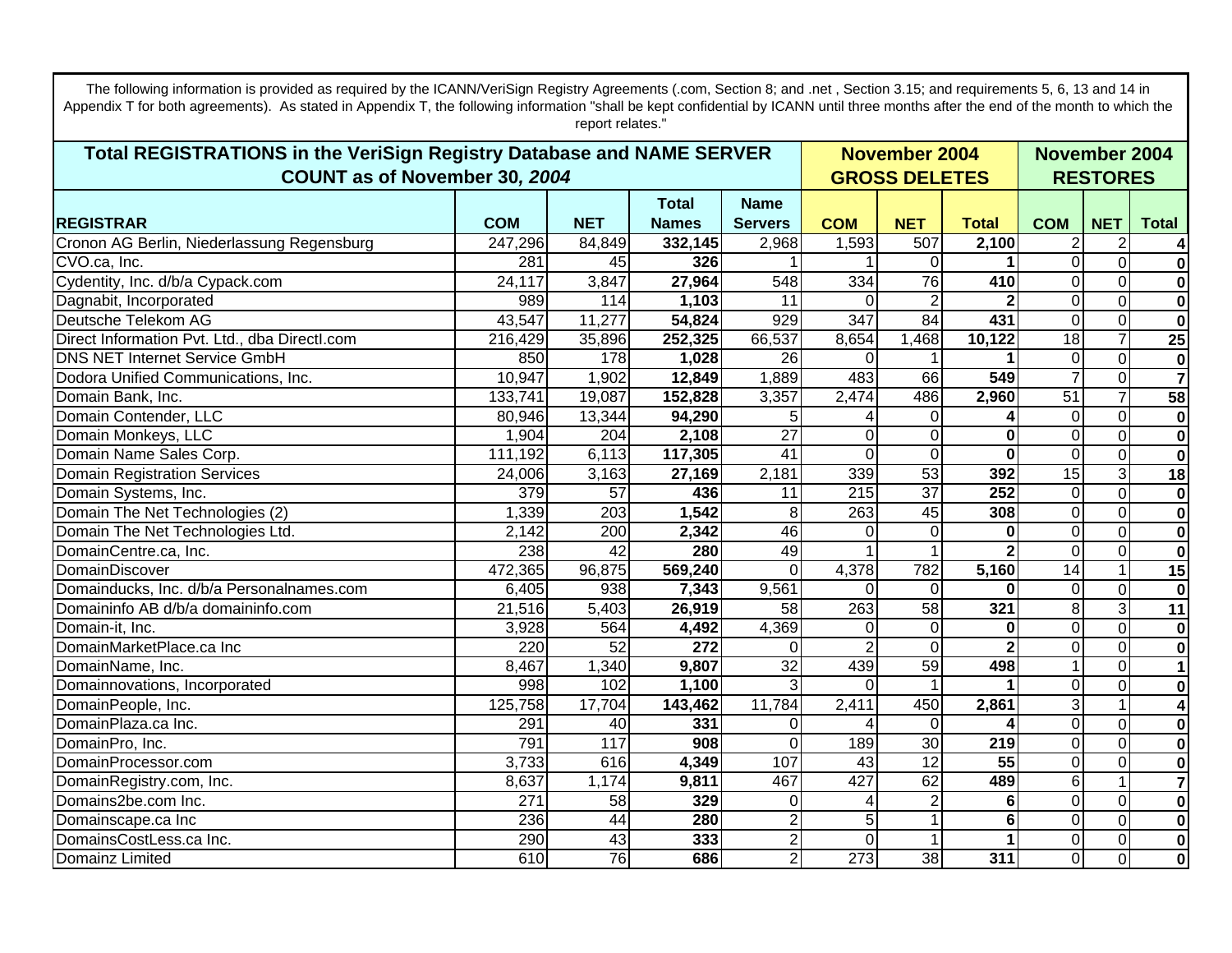**REGISTRAR COM NETTotal NamesName Servers COM NET Total COM NET Total November 2004 GROSS DELETESTotal REGISTRATIONS in the VeriSign Registry Database and NAME SERVER COUNT as of November 30***, 2004* **November 2004 RESTORES**Appendix T for both agreements). As stated in Appendix T, the following information "shall be kept confidential by ICANN until three months after the end of the month to which the report relates." DomainZoo.com, Inc. 5,988 1,232 **7,220** 235 95 18 **113** 5 1 **6**DomReg Ltd. 29,543 6 **29,549** 33 5 0 **5**0 $\overline{0}$ **0Domus Enterprises LLC dba DOMUS** 305 5 310 0 000 0 **0**0 $\overline{0}$ **0**DotForce Corp. d/b/a DotForce.com 2,451 436 **2,887** 13 176 24 **200**  $\Omega$  $\overline{0}$ **0**Dotster, Inc. 553,943 91,113 **645,056** 48,001 9,204 1,744 **10,948** 38 8 **40**Dropoutlet, Incorporated 984 108 **1,092** 0 01 **1** 0  $\overline{0}$ **0**Eastern Communications Co., Ltd. 3,137 303 **3,440** 206 67 12 **79** 1 0 **1** easyDNS Technologies, Inc. 23,459 4,008 **27,467** 1,068 232 40 **272** 1 0 **1** Easyspace LTD 120,023 19,541 **139,564** 3,605 1,646 260 **1,906** 37 1 **38** eBrandSecure, LLC 746 237 **983** 34 0 0 **0** $\Omega$  $\Omega$ **0**eMarkmonitor Inc. dba Markmonitor 45,491 10,927 **56,418** 1,018 0 0 **0** $\overline{0}$ 0**0**Emily Names Domains, Inc. 1,160 141 **1,301** 0 00 **0** $\Omega$  $\overline{0}$ **0**EnCirca Inc 1,972 303 **2,275** 44 199 32 **231** 00**0**Enetica PTY Ltd 8,062 1,107 **9,169** 362 214 26 **240**  $\Omega$  $\Omega$ **0**Enetregistry, Inc 167 | 37 | **204 | 23 | 0 |** 0 **0** $\Omega$  $\Omega$ **0**eNom, Inc. 2,604,679 445,489 **3,050,168** 157,457 43,566 7,368 **50,934** 54 3 **57**eNombre Corporation **1995** 114 **1,109** 12 0 0 **0**0 $\Omega$ **0**EPAG DOMAINSERVICES GmbH 8,399 2,450 **10,849** 430 156 70 **226**  $\Omega$  $\Omega$ **0**Esoftwiz, Inc. 1,618 286 **1,904** 14 23 6 **29**  $\Omega$  $\overline{0}$ **0**Extra Threads Corporation 1,045 131 **1,176** 8 01 **1** 0  $\overline{0}$ **0**ExtremeDomains.ca, Inc. 294 51 **345** 2 40 **4**0 $\Omega$ **0**Fabulous.com Pty Ltd. 354,388 5,998 **360,386** 5,354 1,974 13 **1,987** 5 $\Omega$ **5**Fiducia LLC, Latvijas Parstavnieciba 1,901 182 **2,083** 2 154 24 **178**  $\overline{0}$  $\overline{0}$ **0**Fireman.Org Fund dba Fireman.Org 359 57 **416** 0 219 41 **260**  $\Omega$  $\Omega$ **0**Firstserver, Inc. 6,515 1,121 **7,636** 500 52 7 **59**  $\Omega$  $\Omega$ **0**freenet Cityline GmbH 410 184 **594** 18 1 0 **1** 0 0**0**Fushi Tarazu, Incorporated 930 107 **1,037** 0 00 **0** $\Omega$  $\overline{0}$ **0**Future Media Network K.K. 1,562 260 **1,822** 11 0 0 **0** $\Omega$ 0**0**Gabia, Inc. 105,424 33,479 **138,903** 16,354 3,179 1,010 **4,189** 27 5 **32**Gabia, Inc. (2) 260 40 **300** 0 191 39 **230**  $\Omega$ 0**0**GANDI 276,055 66,034 **342,089** 29,964 4,966 1,192 **6,158**  $\Omega$  $\overline{0}$ **0**Get SLD, Inc. 1,095 122 **1,217** 3 00 **0** $\overline{0}$ 0**0**GKG.Net, Inc. 104,762 18,620 **123,382** 14,595 1,789 318 **2,107** 23 1 **24**

The following information is provided as required by the ICANN/VeriSign Registry Agreements (.com, Section 8; and .net , Section 3.15; and requirements 5, 6, 13 and 14 in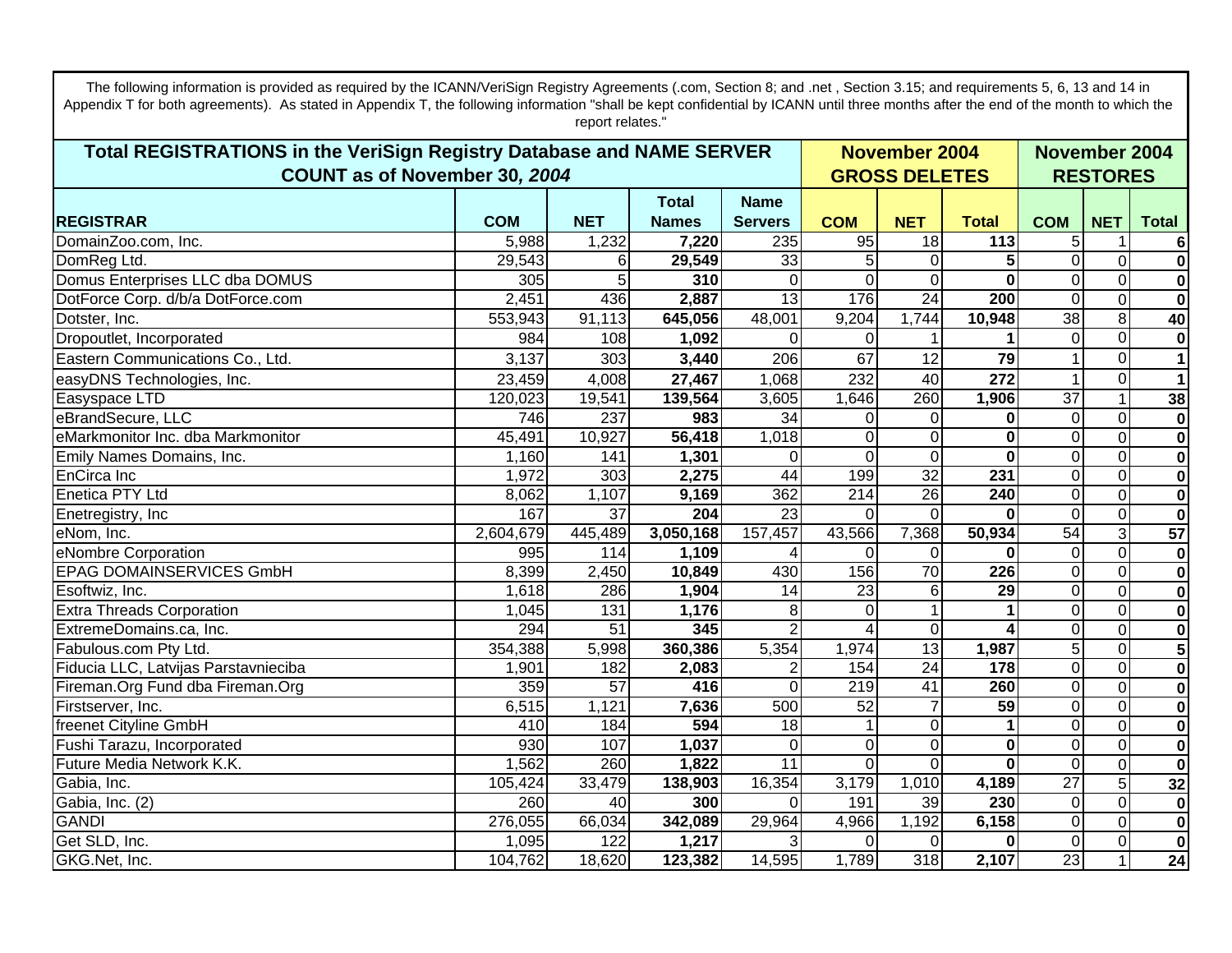The following information is provided as required by the ICANN/VeriSign Registry Agreements (.com, Section 8; and .net , Section 3.15; and requirements 5, 6, 13 and 14 in Appendix T for both agreements). As stated in Appendix T, the following information "shall be kept confidential by ICANN until three months after the end of the month to which the report relates."

|                                                          | <b>Total REGISTRATIONS in the VeriSign Registry Database and NAME SERVER</b><br><b>November 2004</b> |                 |                  |                 | November 2004    |                         |                  |                |                         |                                      |
|----------------------------------------------------------|------------------------------------------------------------------------------------------------------|-----------------|------------------|-----------------|------------------|-------------------------|------------------|----------------|-------------------------|--------------------------------------|
| COUNT as of November 30, 2004                            |                                                                                                      |                 |                  |                 |                  | <b>GROSS DELETES</b>    |                  |                | <b>RESTORES</b>         |                                      |
|                                                          |                                                                                                      |                 | <b>Total</b>     | <b>Name</b>     |                  |                         |                  |                |                         |                                      |
| <b>REGISTRAR</b>                                         | <b>COM</b>                                                                                           | <b>NET</b>      | <b>Names</b>     | <b>Servers</b>  | <b>COM</b>       | <b>NET</b>              | <b>Total</b>     | <b>COM</b>     | <b>NET</b>              | <b>Total</b>                         |
| Global Media Online, Inc                                 | 171,204                                                                                              | 36,252          | 207,456          | 31,073          | 1,750            | 431                     | 2,181            | 24             | 5                       | 29                                   |
| Globedom Datenkommunikations GmbH                        | 6,260                                                                                                | 1,733           | 7,993            | 713             | 55               | 18                      | 73               | $\Omega$       | $\overline{2}$          | $\overline{\mathbf{2}}$              |
| Go Daddy Software, Inc.                                  | 4,128,221                                                                                            | 559,889         | 4,688,110        | 180,984         | 51,274           | 7,909                   | 59,183           | 125            | 14                      | 139                                  |
| GotNames.ca Inc.                                         | 238                                                                                                  | 48              | 286              | $\Omega$        |                  | 2                       |                  | $\Omega$       | $\overline{0}$          | $\boldsymbol{0}$                     |
| Gunga Galunga, Incorporated                              | 1,039                                                                                                | 108             | 1,147            | $\Omega$        | $\Omega$         |                         |                  | $\Omega$       | $\overline{0}$          | $\overline{\mathbf{0}}$              |
| H. J. Linnen Associates Ltd.                             | 595                                                                                                  | 79              | 674              | 5               | 188              | $\overline{31}$         | $\overline{219}$ | $\Omega$       | $\overline{0}$          | $\overline{\mathbf{0}}$              |
| HANGANG Systems, Inc. d/b/a doregi.com                   | 31,468                                                                                               | 8,954           | 40,422           | 8,150           | $\overline{741}$ | 265                     | 1,006            |                | $\overline{0}$          | $\overline{\mathbf{4}}$              |
| HiChina Web Solutions (Hong Kong) Limited                | 81,843                                                                                               | 11,593          | 93,436           | 515             | 1,561            | 239                     | 1,800            | 13             | $\overline{4}$          | 17                                   |
| I.D.R. Internet Domain Registry Ltd.                     | 2,067                                                                                                | 249             | 2,316            | 194             | 455              | $\overline{50}$         | 505              | $\overline{0}$ | $\overline{O}$          | $\overline{\mathbf{0}}$              |
| iHoldings.com, Inc. d/b/a Dotregistrar.com               | 612,850                                                                                              | 81,803          | 694,653          | 15,033          | 16,695           | 2,196                   | 18,891           | 11             | $\mathbf{1}$            | 12                                   |
| In2Net Network, Inc. dba iRegister.com                   | 58,775                                                                                               | 7,639           | 66,414           | 88              | 1,046            | 133                     | 1,179            | $\Omega$       | $\overline{0}$          | $\overline{\mathbf{0}}$              |
| Inamepro dba Dynadot                                     | 2,054                                                                                                | 533             | 2,587            | 135             | $\overline{27}$  |                         | $\overline{28}$  |                | $\overline{0}$          | $\overline{1}$                       |
| <b>INAMES Corp</b>                                       | 38,792                                                                                               | 13,770          | 52,562           | 7,947           | 902              | 625                     | 1,527            | $\Omega$       | $\overline{0}$          | $\overline{\mathbf{0}}$              |
| <b>Indirection Identity Corporation</b>                  | 961                                                                                                  | $\overline{88}$ | 1,049            |                 | $\Omega$         | $\mathbf 0$             | $\bf{0}$         | $\Omega$       | $\overline{0}$          | $\overline{\mathbf{0}}$              |
| <b>Initial Online Limited</b>                            | 615                                                                                                  | 108             | 723              | $\overline{24}$ |                  | $\Omega$                |                  | $\Omega$       | $\overline{0}$          | $\overline{\mathbf{0}}$              |
| Innerwise, Inc. d/b/a ItsYourDomain.com                  | 485,599                                                                                              | 58,095          | 543,694          | 12,520          | 37,469           | 8,048                   | 45,517           | 188            | 10                      | 198                                  |
| Inter China Network Software (Beijing) Co., Ltd.         | $\overline{13}$                                                                                      | 6               | 19               | $\Omega$        | ΩI               | 0                       | 0                | $\Omega$       | $\overline{0}$          | $\boldsymbol{0}$                     |
| Interactive Telecom Network, Inc.                        | 1,315                                                                                                | 128             | 1,443            |                 | $\Omega$         | $\Omega$                | U                | $\overline{0}$ | $\overline{0}$          | $\overline{\mathbf{0}}$              |
| Intercosmos Media Group, Inc. d/b/a directNIC.com        | 913,071                                                                                              | 117,056         | 1,030,127        | 44,315          | 16,844           | 2,080                   | 18,924           | $\overline{3}$ | $\overline{0}$          | $\overline{\mathbf{3}}$              |
| Interdomain, S.A.                                        | 43,899                                                                                               | 7,933           | 51,832           | 805             | 385              | 46                      | 431              | 5 <sup>1</sup> | $\mathbf 0$             | $\overline{\overline{\overline{5}}}$ |
| Internet Internal Affairs Corporation                    | 1,079                                                                                                | 142             | 1,221            | $\Omega$        | $\Omega$         | $\mathbf 0$             | $\bf{0}$         | $\Omega$       | $\pmb{0}$               | $\pmb{0}$                            |
| Internetters Limited                                     | 35,564                                                                                               | 3,671           | 39,235           | 144             | 43               | 5                       | 48               | 0              | $\pmb{0}$               | $\pmb{0}$                            |
| iSenshu LLC dba Aloha Web Services                       | 1,252                                                                                                | 134             | 1,386            | 6 <sup>1</sup>  | $\Omega$         | $\overline{\mathsf{o}}$ | $\mathbf 0$      | $\mathbf 0$    | $\mathbf 0$             | $\overline{\mathbf{8}}$              |
| JJH Investments, L.L.C                                   | 1,186                                                                                                | $\frac{1}{25}$  | 1,311            | $\overline{2}$  | $\Omega$         | 1                       | 1                | $\Omega$       | $\mathbf 0$             | $\pmb{0}$                            |
| <b>Key-Systems GmbH</b>                                  | 161,998                                                                                              | 50,995          | 212,993          | 6,678           | 1,587            | 422                     | 2,009            | 14             | $\pmb{0}$               | 14                                   |
| Korea Information Certificate Authority 2                | 1,409                                                                                                | 197             | 1,606            | $\overline{3}$  | $\overline{222}$ | $\overline{33}$         | $\overline{255}$ | $\overline{0}$ | $\mathbf 0$             | $\mathbf 0$                          |
| Korea Information Certificate Authority Inc dba DomainCA | 10,640                                                                                               | 1,612           | 12,252           | 382             | 175              | $\overline{50}$         | $\overline{225}$ | $\Omega$       | $\overline{0}$          | $\mathbf 0$                          |
| <b>Ladas Domains LLC</b>                                 | 55                                                                                                   | 18              | $\overline{73}$  | $\overline{3}$  | $\Omega$         | $\mathbf 0$             | 0                | $\Omega$       | $\pmb{0}$               | $\pmb{0}$                            |
| Le Grand Nom, Inc.                                       | 1,141                                                                                                | 138             | 1,279            | $\Omega$        | $\Omega$         | $\overline{0}$          | $\bf{0}$         | $\Omega$       | $\overline{\mathsf{o}}$ | $\pmb{0}$                            |
| Lead Networks Domains Pvt. Ltd.                          | 614                                                                                                  | 73              | 687              | $\overline{25}$ | 153              | $\overline{22}$         | $\frac{1}{175}$  | $\Omega$       | $\overline{\mathsf{o}}$ | $\pmb{0}$                            |
| livedoor Co., Ltd.                                       | 2,518                                                                                                | 731             | 3,249            | 225             | 130              | $\overline{35}$         | 165              | $\overline{2}$ | $\overline{\mathsf{o}}$ | $\boldsymbol{2}$                     |
| Mark Barker Incorporated                                 | $\overline{225}$                                                                                     | $\overline{47}$ | $\overline{272}$ | $\Omega$        | ΩI               | $\Omega$                | $\bf{0}$         | $\overline{0}$ | $\overline{0}$          | $\overline{\mathbf{0}}$              |
| Melbourne IT, Ltd. d/b/a Internet Names Worldwide        | 1,769,149                                                                                            | 284,887         | 2,054,036        | 93,933          | 29,486           | 5,695                   | 35,181           | 79             | $\overline{3}$          | $\overline{82}$                      |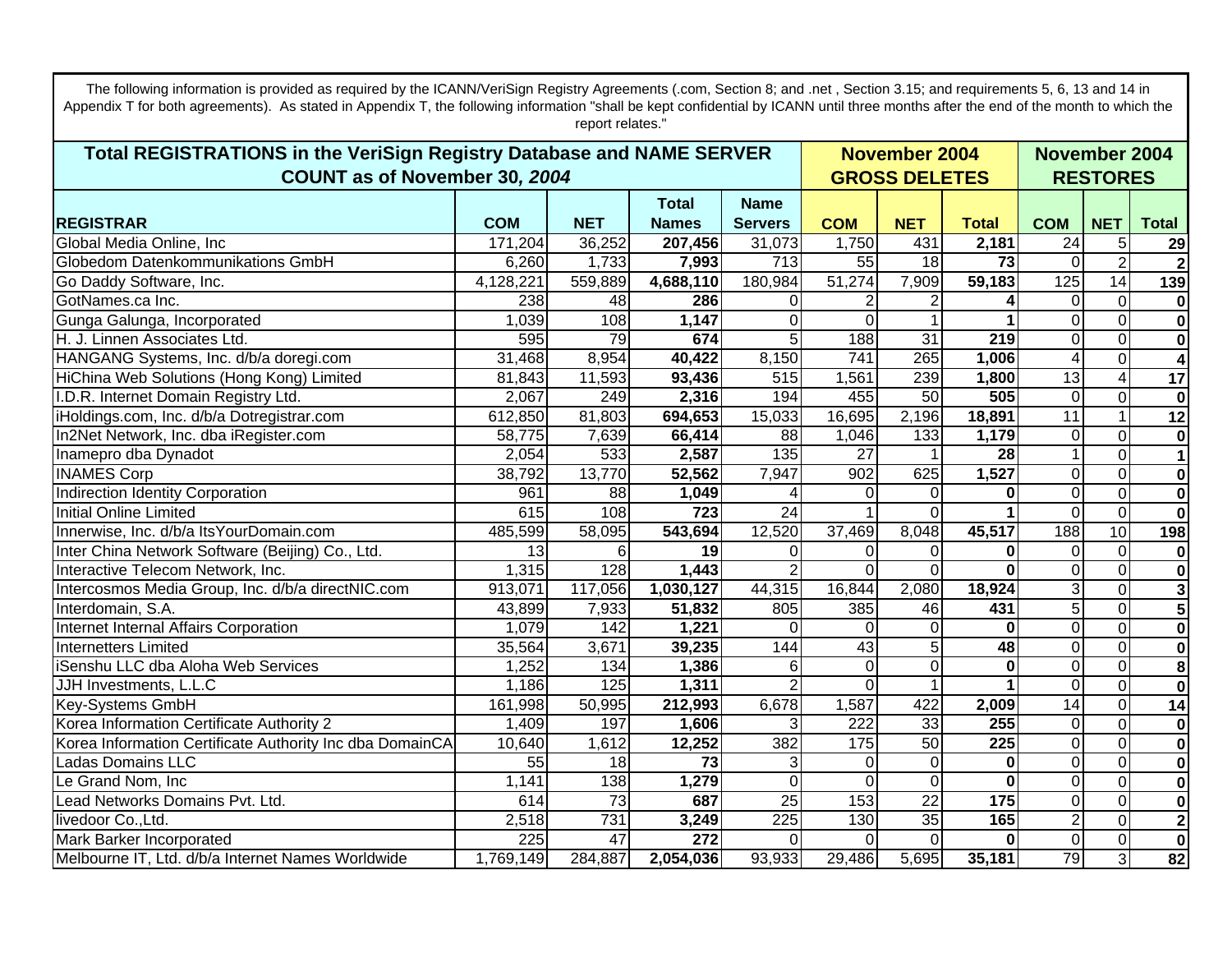**REGISTRAR COM NETTotal NamesName Servers COM NET Total COM NET Total November 2004 GROSS DELETESTotal REGISTRATIONS in the VeriSign Registry Database and NAME SERVER COUNT as of November 30***, 2004* **November 2004 RESTORES**Appendix T for both agreements). As stated in Appendix T, the following information "shall be kept confidential by ICANN until three months after the end of the month to which the report relates." Mobile Name Services, Inc. 4,890 564 **5,454** 36 0 0 **0** $\Omega$  $\Omega$ **0**Moniker Online Services, Inc. 390,312 38,835 **429,147** 1,591 3,393 579 **3,972** 8 $\overline{0}$ **8**MPS Technosoft d/b/a signdomains.com 8,172 1,193 **9,365** 238 295 53 **348** 0 $\Omega$ **0**Name Intelligence, Inc 6,347 747 **7,094** 38 1 0 **1** 0 0**0**Name Nelly Corporation 197 38 **235** 0 03 **3** $\Omega$  $\Omega$ **0**Name Share, Inc 556 125 **681** 3 00 **0** $\overline{0}$ 0**0**Name Thread Corporation 209 39 **248** 0 00 **0**0 $\Omega$ **0**Name.com LLC 14,289 2,207 **16,496** 314 198 30 **228**  $\overline{0}$ 0**0**Name2Host, Inc. dba name2host.com 7,623 1,368 **8,991** 17 182 34 **216** 2  $\Omega$ **2**NAMEBAY 59,880 10,989 **70,869** 2,964 765 164 **929** 1 0 **1** NameEngine, Inc. 13 13 **26** 7 00 **0** $\Omega$ 0**0**NameKing.com, Inc. 254,842 12,512 **267,354** 7 22 4 **26**  $\overline{0}$ 0**0**NamesBeyond.Com 3,059 437 **3,496** 189 304 37 **341** 2 $\overline{0}$ **2**NameScout Corp 49,635 7,427 **57,062** 3,929 69 19 **88** 50**5**NamesDirect.Com, Inc. 165,862 30,388 **196,250** 10,013 2,986 496 **3,482** 21 5 **26** NameSecure.com 131,004 20,472 **151,476** 2,415 2,416 407 **2,823** 11 1 **12** NameStream.com, Inc. 454 59 **513** 0 01 **1** 0  $\Omega$ **0**Nameview, Inc. 1,726 229 **1,955** 2 141 16 **157** 00**0**NeoNIC OY 1,696 159 **1,855** 0 186 19 **205** 0 $\Omega$ **0**Nerd Names Corporation **208** 24 **232** 0 000 **0** $\Omega$  $\Omega$ **0**Netbenefit PLC aka NetNames 62,843 14,960 **77,803** 507 778 182 **960** 30 2 **32** Netpia.com, Inc. 36,642 10,635 **47,277** 4,867 976 328 **1,304** 25 6 **31** NetTuner Corp. dba Webmasters.com 1,412 160 **1,572** 115 211 28 **239** 0 $\Omega$ **0**Network Solutions, LLC. 5,270,932 770,174 **6,041,106** 406,660 58,537 10,651 **69,188** 536 59 **595** New Dream Network, LLC 15,924 2,483 **18,407** 56 10 5 **15**  $\Omega$  $\Omega$ **0**NJ Tech Solutions, Inc. dba Expertsrs.com 411 75 **486** 6 223 29 **252**  $\Omega$  $\Omega$ **0**Nom Infinitum, Incorporated **1,047** 121 1,168 0 0 2 **2**0 $\Omega$ **0**Nominalia Internet S.L. 32,801 5,446 **38,247** 799 335 54 **389** 19 4 **23** NORDNET 90,246 6,346 **96,592** 388 1,120 49 **1,169** 30**3**Omnis Network, LLC 47,270 8,386 **55,656** 2,344 1,106 255 **1,361** 7 $\Omega$ **7**Online Orders Network LLC dba Registernames.com | 482 74 556 2 182 28 210 00**0**OnlineNIC, Inc. 625,868 101,144 **727,012** 29,632 16,843 2,424 **19,267** 55 5 **60** OVH 98,876 21,838 **120,714** 8,549 1,770 402 **2,172** 1 0 **1**

The following information is provided as required by the ICANN/VeriSign Registry Agreements (.com, Section 8; and .net , Section 3.15; and requirements 5, 6, 13 and 14 in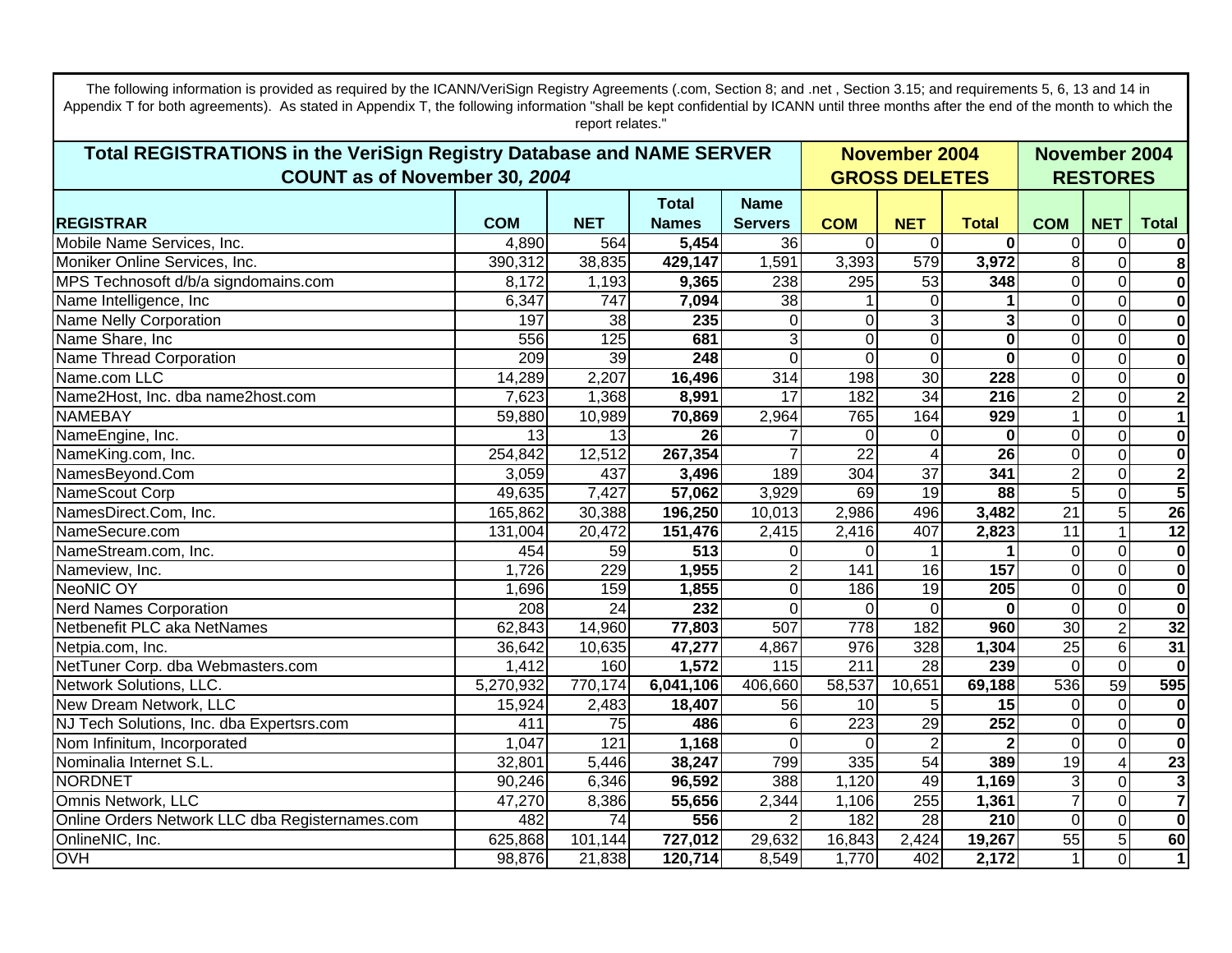**REGISTRAR COM NETTotal NamesName Servers COM NET Total COM NET Total November 2004 GROSS DELETESTotal REGISTRATIONS in the VeriSign Registry Database and NAME SERVER COUNT as of November 30***, 2004* **November 2004 RESTORES**Appendix T for both agreements). As stated in Appendix T, the following information "shall be kept confidential by ICANN until three months after the end of the month to which the report relates." pairNIC 45,653 6,648 **52,301** 1,842 393 80 **473** 2 $\Omega$ **2**Parava Networks Inc dba RegistrateYa.com nAAme.com 47,218 8,246 **55,464** 3,633 1,359 235 **1,594** 2 1 **3** PrimeDomain.ca Inc. 271 271 48 **319** 3 02 **2**0 $\Omega$ **0**Primus Telco Pty Ltd dba PrimusDomain/PlanetDomain 70,713 12,245 **82,958** 5,755 1,510 241 **1,751** 5 1 **6** PSI-Japan, Inc. 24,653 4,398 **29,051** 5,112 336 57 **393** 2 $\Omega$ **2**PSI-USA, Inc. 141,398 46,723 **188,121** 3,191 1,489 501 **1,990** 60**6**R&K GlobalBusinessServices,Inc. dba 000Domains.com 105,651 11,829 **117,480** 4,977 1,954 226 **2,180** 1 0 **1** R. Lee Chambers Company LLC 1,643 240 **1,883** 52 174 16 **190**  $\overline{0}$ 0**0**Rebel.com Services Corp. 2,824 406 **3,230** 9 44 6 **50**  $\Omega$  $\Omega$ **0**Register.com (2) 1,761 203 **1,964** 24 1 0 **1** 0  $\overline{0}$ **0**register.com, Inc. 2,121,359 332,626 **2,453,985** 102,712 36,161 5,969 **42,130** 307 19 **326** Register.it SPA 40,132 8,553 **48,685** 691 655 157 **812** 19 1 **20** Registration Technologies, Inc. 79,271 23,662 **102,933** 196 29 6 **35** 0 $\overline{0}$ **0**RJG Ventures, L.L.C. 1,252 108 **1,360** 8 01 **1** 0 0**0**rockenstein AG 736 328**1,064** 8 2 0 **2**00**0**SafeNames Ltd 12,613 2,148 **14,761** 242 2 1 **3** $\Omega$ 0**0**Schlund+Partner AG 867,781 240,677 **1,108,458** 8,980 7,281 2,449 **9,730** 11  $\Omega$  **11** Secura GmbH 3,971 1,160 **5,131** 243 15 6 **21** 1 0 **1** SicherRegister Incorporated 207 32 **239** 0 00 **0** $\Omega$ 0**0**Sipence, Inc. 4,683 576 **5,259** 41 0 2 **2** $\Omega$  $\Omega$ **0**Sitename.com LLC 1,054 125 **1,179** 0 199 44 **243**  $\Omega$ 0**0**Solis Corporation dba Japan Registry **1988 1988 1988 1989 1989 1989 1989 1989 1989 1989 1989 1989 1989 1989 1989 1989 1989 1989 1989 1989 1989 1989 1989 1989 1989 1989 19 0** $\Omega$  $\Omega$ **0South America Domains Ltd. dba namefrog.com (1)** 262 40 302 0 0 0 0 **0** $\Omega$  $\Omega$ **0**Spot Domain LLC dba Domainsite.com 46,139 19,115 **65,254** 1,452 384 119 **503** 2 $\Omega$ **2**Sssasss Incorporated **201 27 228** 0 0 1 1 1 0 0**0**Stargate.com, Inc. 123,500 16,267 **139,767** 8,439 1,879 340 **2,219** 39 3 **42 Tahoe Domains, Inc.** 2008. 2009. 2009. 2009. 2009. 2009. 2009. 2009. 2009. 2009. 2009. 2009. 2009. 2009. 2009. 2009. 2009. 2009. 2009. 2009. 2009. 2009. 2009. 2009. 2009. 2009. 2009. 2009. 2009. 2009. 2009. 2009. 2009. 20 **0**00**0**That Darn Name, Inc. 1,187 137 **1,324** 0 00 **0** $\Omega$  $\Omega$ **0**The Name It Corporation dba NameServices.net 92,938 13,640 **106,578** 5,155 1,711 276 **1,987** 96 10 **106** The Registry at Info Avenue d/b/a IA Registry 134,488 7,305 **141,793** 514 307 50 **357** 2 $\Omega$ **2**TheGreatDomain.ca Inc. 249 57 **306** 2 30 **3**00**0**TLDs, LLC dba SRSplus 156,139 27,014 **183,153** 7,084 2,257 502 **2,759** 6 0 **6**Today and Tomorrow Co. Ltd. 23,185 7,775 **30,960** 2,593 1,140 395 **1,535** 2 1 **3**

The following information is provided as required by the ICANN/VeriSign Registry Agreements (.com, Section 8; and .net , Section 3.15; and requirements 5, 6, 13 and 14 in